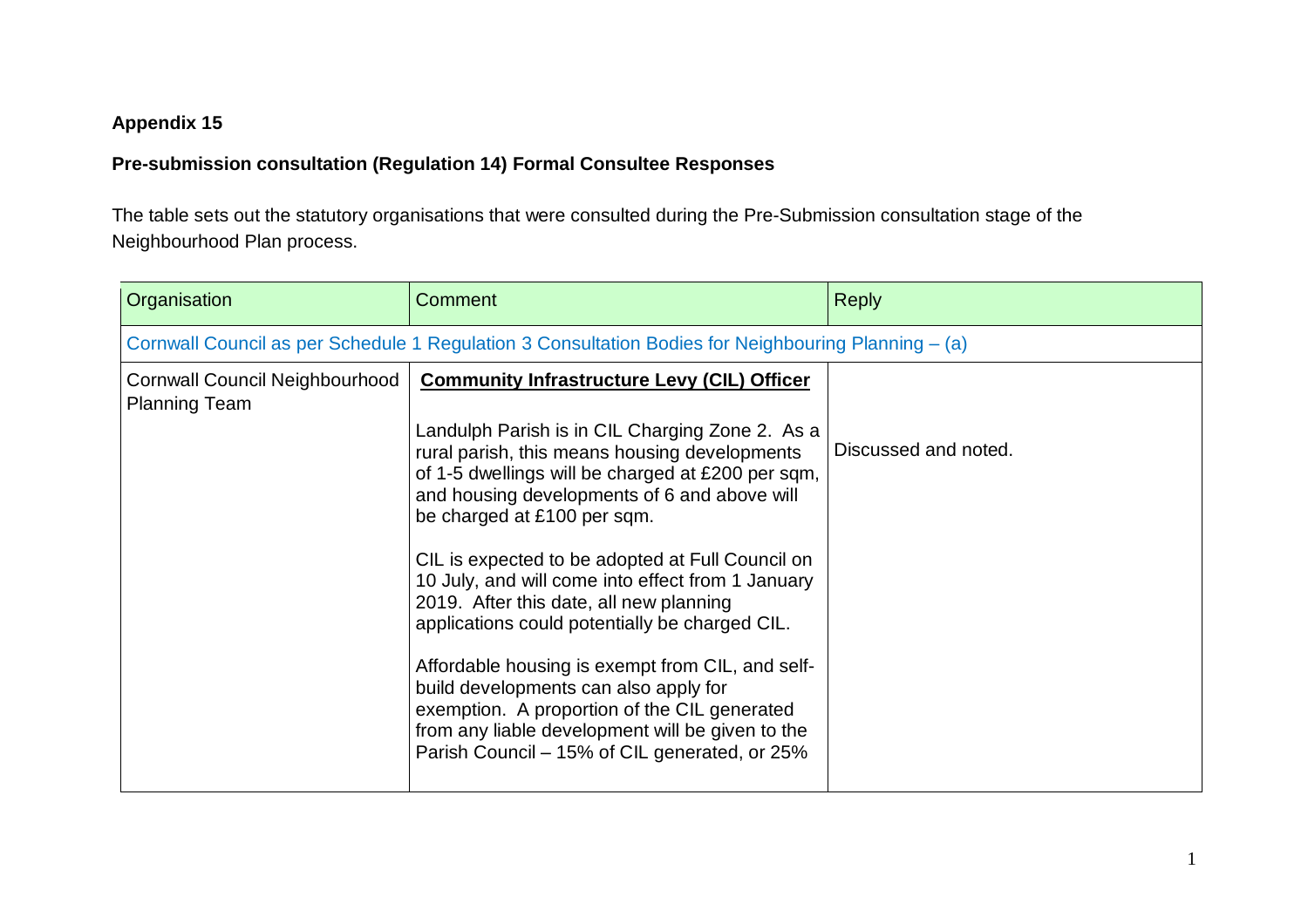| where there is an adopted Neighbourhood<br>Development Plan.<br>Communities may be able to secure more CIL<br>funding than this. Discussions on CIL<br>governance and spend are currently underway,<br>and the outcome of this will determine how the<br>remaining proportion of CIL money will be<br>distributed. The Council will be contacting Town<br>and Parish Councils about this over the next<br>couple of months, but information will also be<br>made available at www.cornwall.gov.uk/cil. |                                            |
|--------------------------------------------------------------------------------------------------------------------------------------------------------------------------------------------------------------------------------------------------------------------------------------------------------------------------------------------------------------------------------------------------------------------------------------------------------------------------------------------------------|--------------------------------------------|
| Comments below have been compiled by<br><b>Cornwall Council's Neighbourhood Plans</b><br>Team. We hope these comments are useful.<br>1. Maps proposed in Appendix G may be<br>more useful to include as an Appendix<br>(which I think would be Appendix A).<br>2. Table $1 -$ for info, new figures for 2017/18                                                                                                                                                                                        | This has been done.<br>Requested 31.07.18. |
| will be available over the next couple of<br>months. You may want to update the stats<br>in your NDP accordingly once these are<br>available.<br>3. 7.3 - As previously discussed, having a<br>threshold of 5 dwellings will limit the                                                                                                                                                                                                                                                                 | Discussed and noted.                       |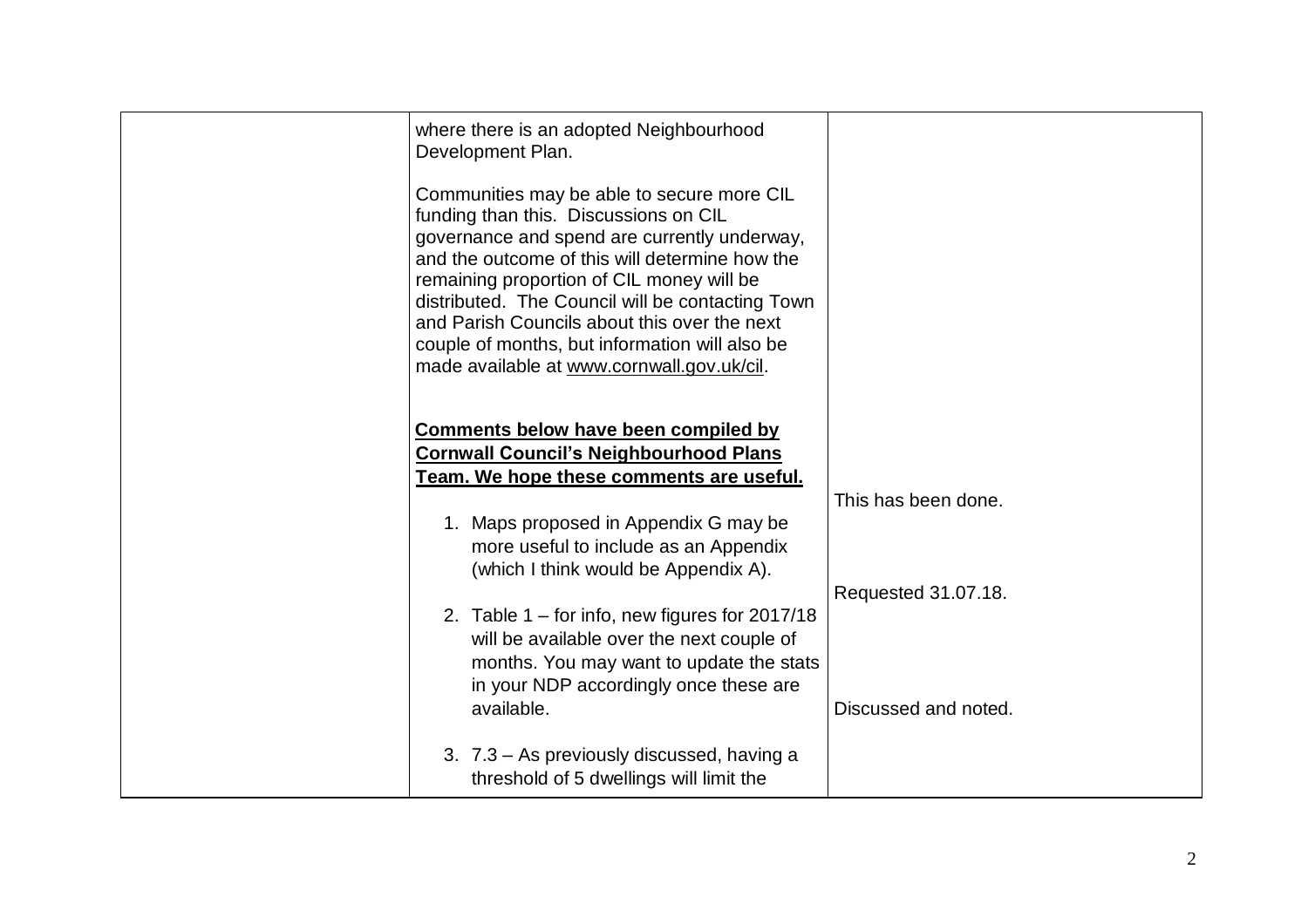| provision of affordable housing (refer to<br>Local Plan: Strategic Policies (LP:SP),<br>Policy 8).                                                                                                                                                                                                                                                                                                                                                                                                                               |                                                                                                                   |
|----------------------------------------------------------------------------------------------------------------------------------------------------------------------------------------------------------------------------------------------------------------------------------------------------------------------------------------------------------------------------------------------------------------------------------------------------------------------------------------------------------------------------------|-------------------------------------------------------------------------------------------------------------------|
| The references to the appendices and the<br>presentation of these are confusing; they are<br>presented separate from the main document and<br>references to these in the document are<br>inconsistent. Recommend that this is reviewed<br>before submission.                                                                                                                                                                                                                                                                     | This has been reviewed. We were advised<br>by CC to separate out the Appendix and<br>Evidence Base from the Plan. |
| <b>Landscape Architect Officer</b>                                                                                                                                                                                                                                                                                                                                                                                                                                                                                               |                                                                                                                   |
| 1. General comments;                                                                                                                                                                                                                                                                                                                                                                                                                                                                                                             |                                                                                                                   |
| It is encouraging to see aspirations relating to<br>the conservation of the unspoilt rural character of<br>Landulph Parish but it is recommended that the<br>Plan strengthens the discussion on<br>landscape/environmental issues and<br>environmental policies as the unspoilt nature of<br>the parish, its local distinctiveness and sense of<br>place is derived from Landscape Character:<br>1. Section 2.3 states that one of the strong<br>outcomes of the various consultations has<br>highlighted the key priorities of; |                                                                                                                   |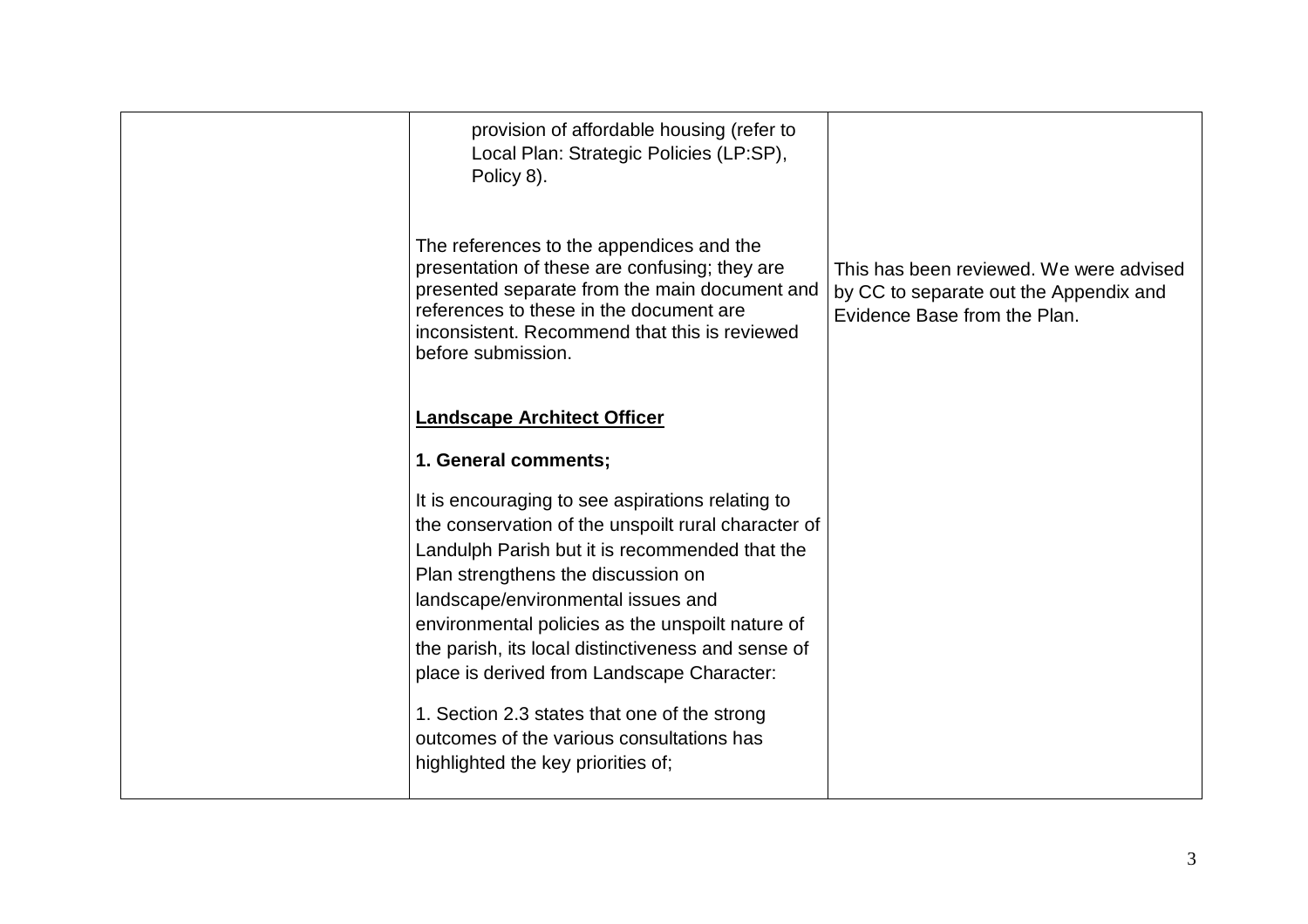| Delivering high quality housing in Landulph<br>Parish, in keeping with the essential rural<br>character of the Parish, with no large-scale<br>(i.e. greater than five) developments.<br>It would be beneficial to provide evidence<br>on this 'rural character' what<br>elements/factors contribute here? An<br>exploration of Landscape Character could<br>be helpful to support this. Is there<br>evidence which supports the number of<br>houses which are considered<br>appropriate?<br>• New development should be small scale and<br>complement its surroundings. In accordance with<br>the policies of the Tamar Valley Management<br>Plan (MP) and Natural England.<br>As above is there evidence for what<br>constitutes 'small scale'? What evidence<br>is provided for what 'complements its<br>surroundings' there is subjectivity in this<br>phrase and it is suggested that in order to<br>have greater weight/influence on decision<br>making the nature of appropriateness and<br>inappropriateness of built environment<br>needs to be explored in far greater depth; | Evidence for small scale can be found in<br>Landulph views on development,<br>November 2015 and Consultation<br>Questionnaire, December 2016 both of<br>which can be viewed in the Evidence Base. |
|----------------------------------------------------------------------------------------------------------------------------------------------------------------------------------------------------------------------------------------------------------------------------------------------------------------------------------------------------------------------------------------------------------------------------------------------------------------------------------------------------------------------------------------------------------------------------------------------------------------------------------------------------------------------------------------------------------------------------------------------------------------------------------------------------------------------------------------------------------------------------------------------------------------------------------------------------------------------------------------------------------------------------------------------------------------------------------------|---------------------------------------------------------------------------------------------------------------------------------------------------------------------------------------------------|
| e.g. Development scale, mass, density,                                                                                                                                                                                                                                                                                                                                                                                                                                                                                                                                                                                                                                                                                                                                                                                                                                                                                                                                                                                                                                                 |                                                                                                                                                                                                   |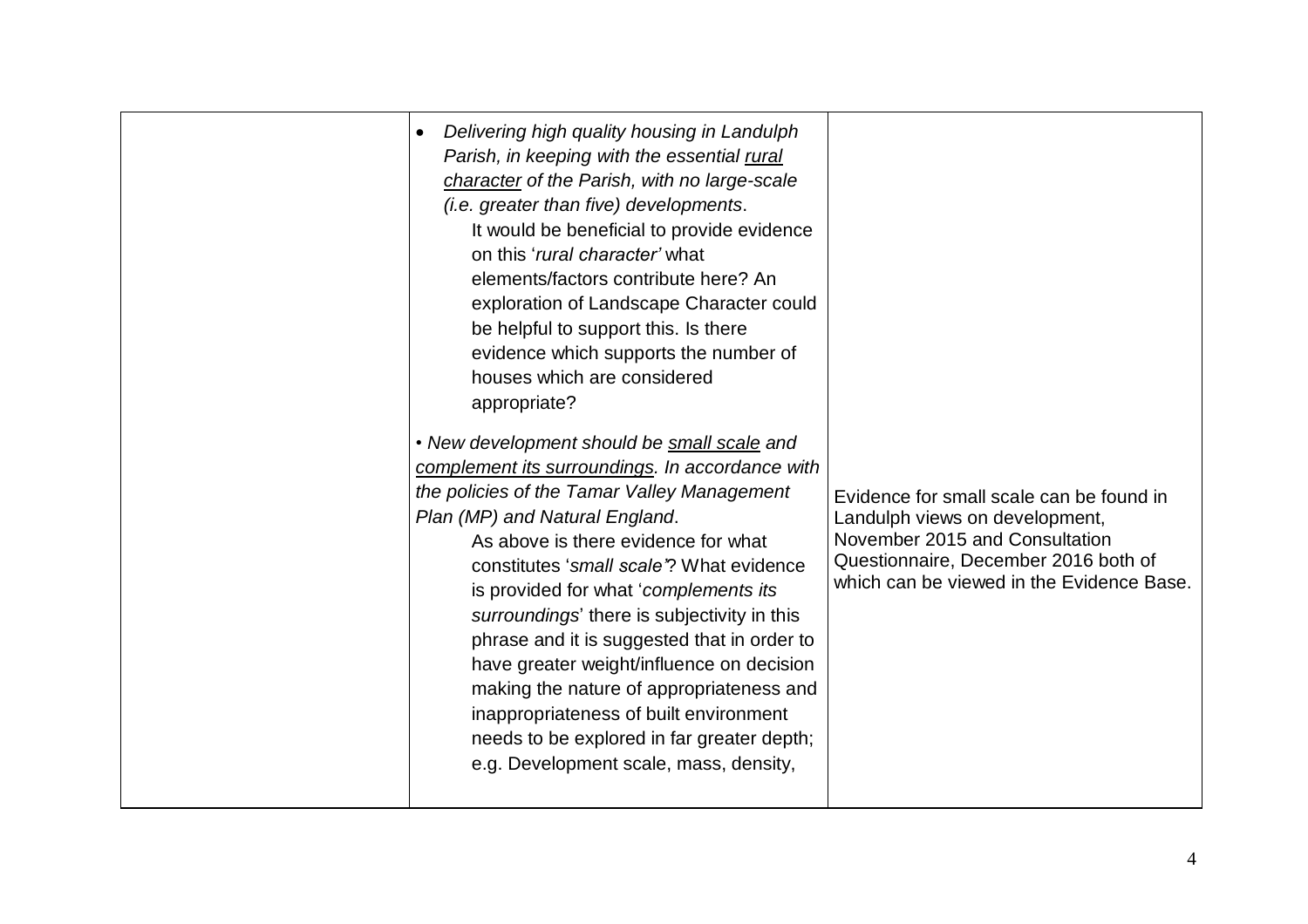| palette of materials, inclusion of open<br>space, landscaping etc.<br>• To conserve and enhance the natural beauty of<br>Landulph Parish.<br>It is recommended that the evidence base<br>is checked to ensure that sufficient<br>recognition is given to the importance of<br>the Environment, Landscape and<br>Landscape Character in order to support<br>this aspiration.                                                                                                                               | Discussed and noted. |
|-----------------------------------------------------------------------------------------------------------------------------------------------------------------------------------------------------------------------------------------------------------------------------------------------------------------------------------------------------------------------------------------------------------------------------------------------------------------------------------------------------------|----------------------|
| • It is clear that the community also wishes to<br>protect the Waterfronts and Quaysides by having<br>in place strict controls relating to development.<br>It is recommended that the evidence base<br>is checked to ensure that sufficient<br>recognition is given to the importance of<br>the waterfront and quaysides to the<br>quality and particular character of<br>Landulph Parish. The particular qualities<br>of Cargreen Conservation Area could also<br>be presented within the evidence base. | Discussed and noted. |
| • There is some support for commercial<br>developments alongside the A388 at Elbridge.<br>There is support for small scale business or                                                                                                                                                                                                                                                                                                                                                                    | Discussed and noted. |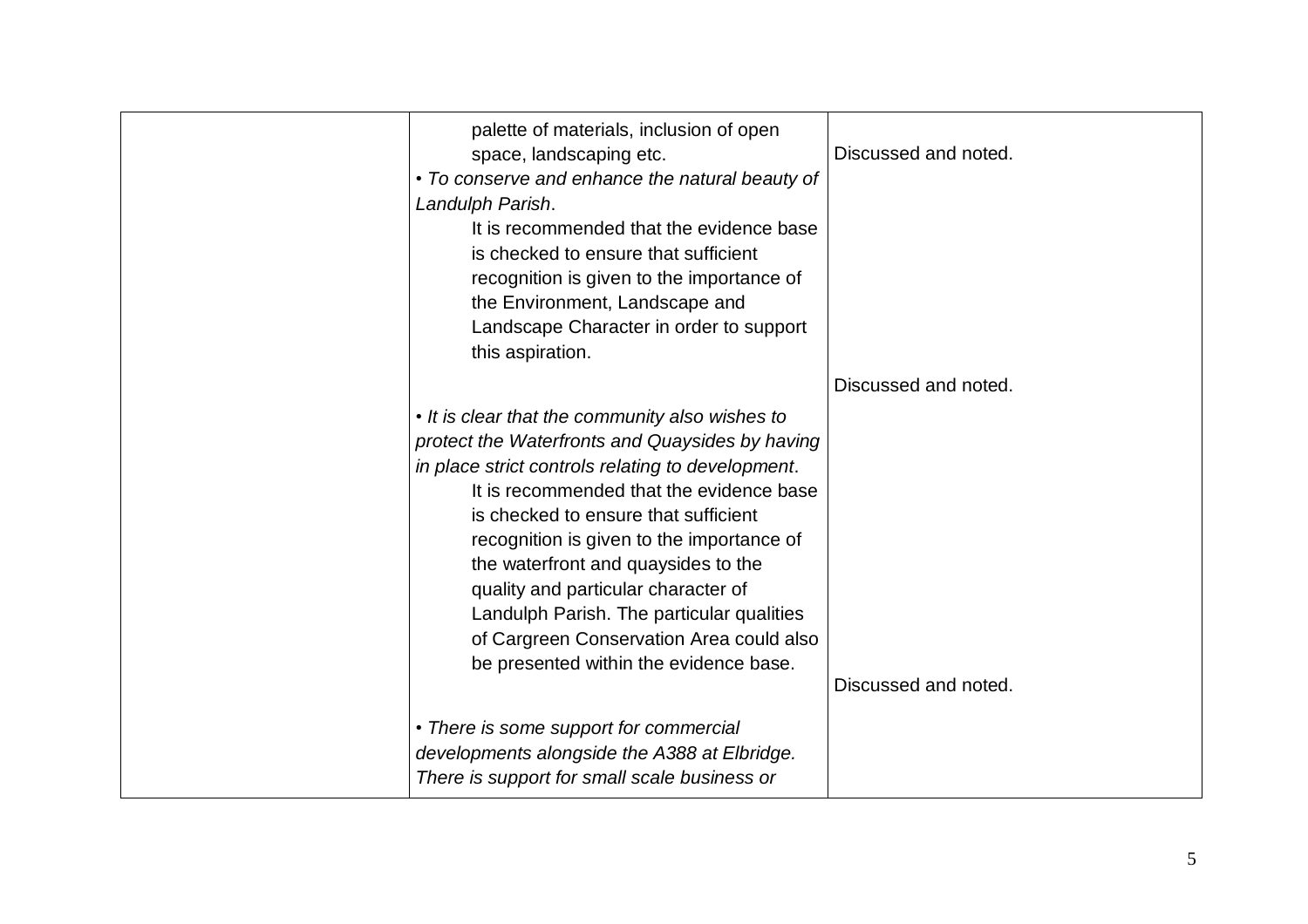| home workers in the Parish but the impact of any<br>expansion should be considered in tandem with<br>the road access which is poor after turning off<br>the A388, particularly into Cargreen.                                                                                                                                                                                                                                                                                                                                             |                                                                                                                         |
|-------------------------------------------------------------------------------------------------------------------------------------------------------------------------------------------------------------------------------------------------------------------------------------------------------------------------------------------------------------------------------------------------------------------------------------------------------------------------------------------------------------------------------------------|-------------------------------------------------------------------------------------------------------------------------|
| There is a desire to protect facilities and<br>amenities within the Parish.<br>Although this is not part of a specific<br>Policy perhaps in order to guide the form<br>of development that may come forward<br>there could be an exploration of the scale,<br>mass and form of development that may<br>or may not be acceptable, in line with the<br>particular Landscape Character that is to<br>be conserved/enhanced. For example<br>clusters of timber framed buildings that<br>suggest a farmstead may be considered<br>appropriate. |                                                                                                                         |
| 2. Landscape Character                                                                                                                                                                                                                                                                                                                                                                                                                                                                                                                    |                                                                                                                         |
| It is recommended that the Cornwall and Isles of<br>Scilly Landscape Character Study is included in<br>the evidence base and referenced in the text; in<br>particular those Landscape Character Areas<br>(LCA) found within the Parish are;<br><b>CA26 East Cornwall and Tamar Moorland Fringe</b>                                                                                                                                                                                                                                        | Added to the Evidence Base the three<br><b>Character Landscape Assessment</b><br>documents that pertain to our parish - |
| <b>CA27 Lower Tamar and Tavy Rivers</b>                                                                                                                                                                                                                                                                                                                                                                                                                                                                                                   | CA26, CA27 and CA29.                                                                                                    |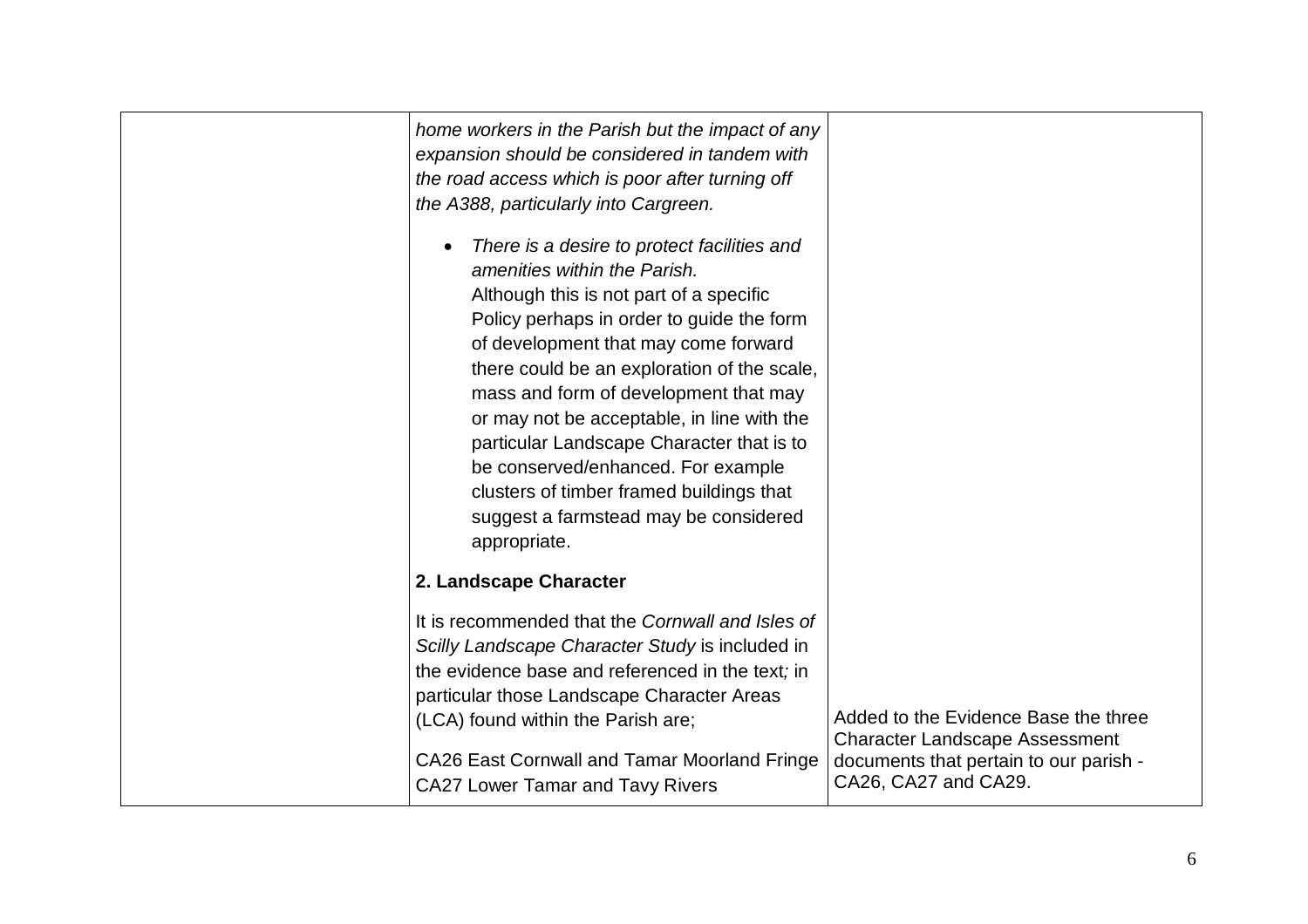| <b>CA29 Middle Tamar Valley</b><br>Mention could be made of the Management<br>Guidelines for each LCA as this could help to<br>support the Landscape aspirations of the NDP.<br>It is recommended that the NDP recognises that<br>the landscape character and quality of the Parish<br>is very important for the scenic quality of the<br>Devon side of the Tamar and vice versa.                                                                              |                      |
|----------------------------------------------------------------------------------------------------------------------------------------------------------------------------------------------------------------------------------------------------------------------------------------------------------------------------------------------------------------------------------------------------------------------------------------------------------------|----------------------|
| 3. Trees<br>Perhaps consider adding mention to the<br>contribution that trees make to the quality of the<br>landscape within Landulph Parish (under<br>Background 4.6?). The Ancient Tree Inventory<br>includes a cluster of ancient trees on the<br>northern boundary of the Parish and there are<br>areas of Ancient Woodland within the Parish.<br>Do particular tree species make a strong<br>contribution to Landscape<br>Character/distinctiveness etc.? | Discussed and noted. |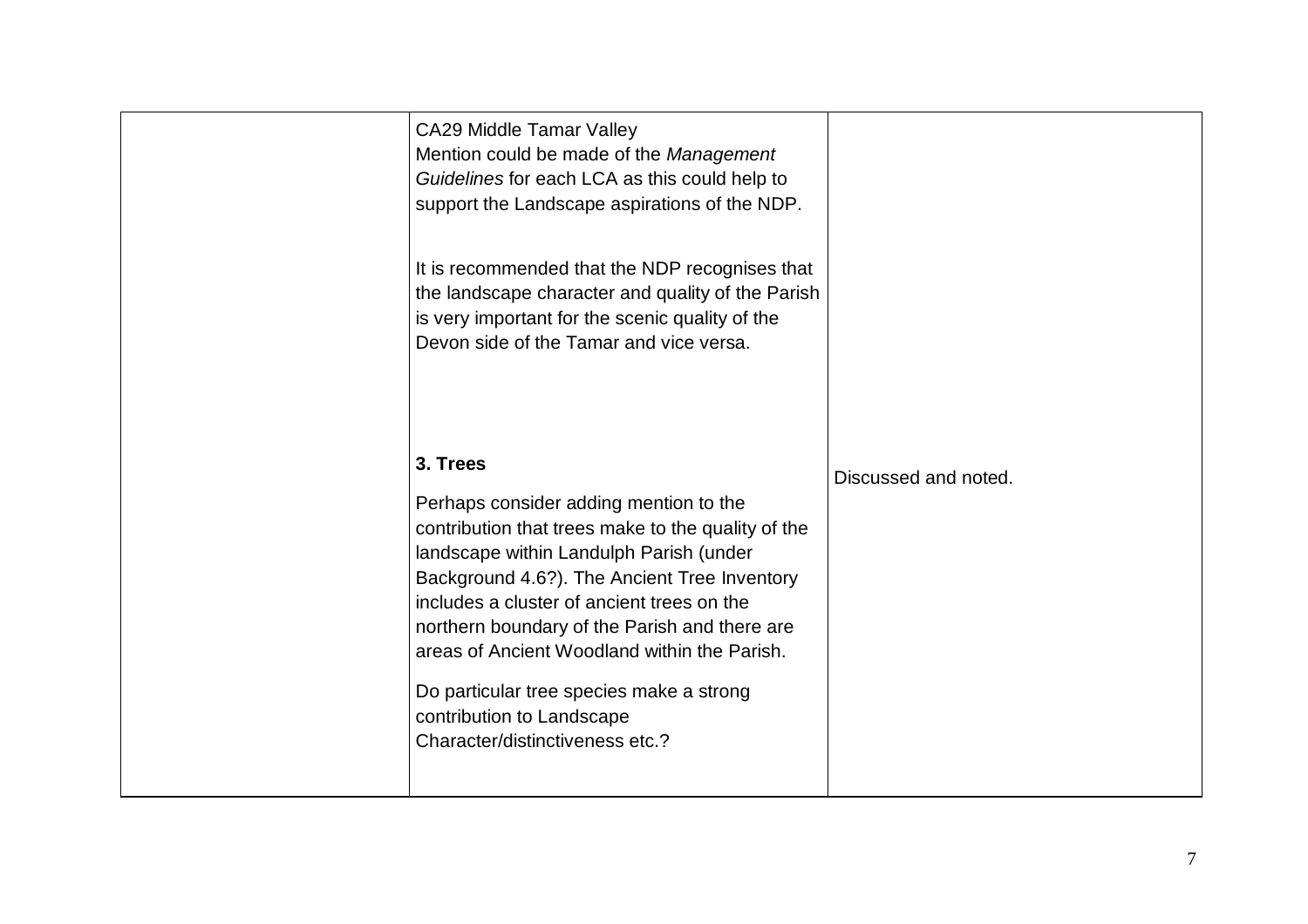| It is recommended that a Policy is included that<br>seeks to both protect the existing tree cover and<br>to encourage the planting of 'trees for the future'<br>as most landscapes contain an aging tree stock<br>with limited presence of young and young-<br>mature tree stock.<br>4. Evidence Base documents could include                                                                                                                                                                                                                                                          |                                                                 |
|----------------------------------------------------------------------------------------------------------------------------------------------------------------------------------------------------------------------------------------------------------------------------------------------------------------------------------------------------------------------------------------------------------------------------------------------------------------------------------------------------------------------------------------------------------------------------------------|-----------------------------------------------------------------|
| environmental mapping which references the<br>following (all are present or adjoin Landulph<br>Parish);                                                                                                                                                                                                                                                                                                                                                                                                                                                                                |                                                                 |
| Area of Outstanding Natural Beauty<br>(AONB); forms a large percentage of the<br>parish area.<br>Area of Great Landscape Value (AGLV);<br>this adjoins the Parish boundary<br><b>County Wildlife Sites</b><br>$\bullet$<br><b>Plymouth Sound and Estuaries Special</b><br>Areas for Conservation (SAC)<br><b>Tamar-Tavy Estuary SSSI heavily</b><br>$\bullet$<br>influences the Parish boundary adjoining<br>the Tamar.<br><b>Ancient Tree Inventory</b><br><b>Ancient Woodlands</b><br>CA26 - East Cornwall and Tamar<br><b>Moorland Fringe</b><br>CA27 - Lower Tamar and Tavy Rivers | All of these maps are in Appendix A,<br>Landulph Plan web site. |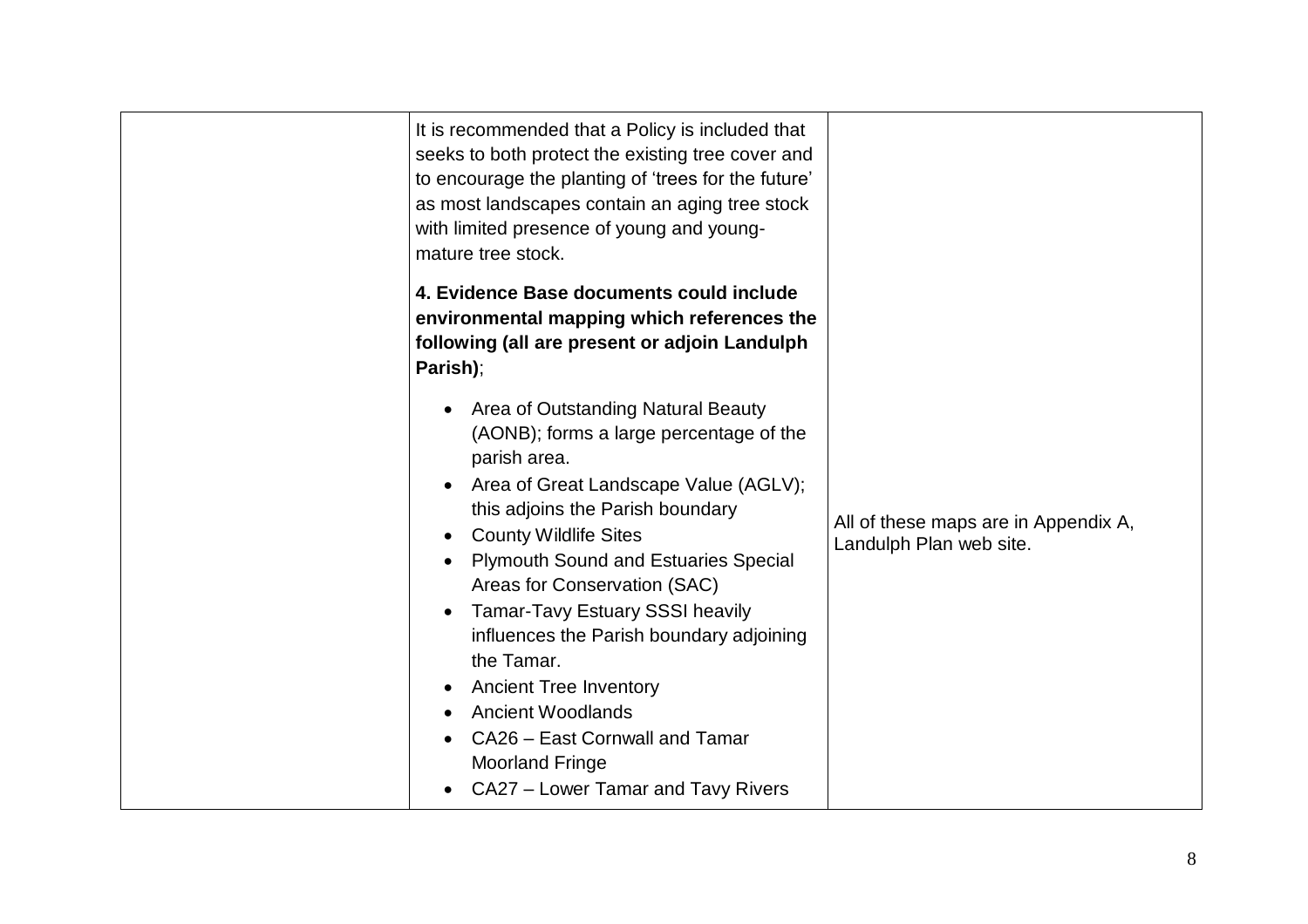| ensure that they meet the Policies. It is<br>recommended that detailed advice could include<br>locally present tree and hedge species; this<br>would help to inform landscape plans submitted<br>alongside planning applications. |
|-----------------------------------------------------------------------------------------------------------------------------------------------------------------------------------------------------------------------------------|
|-----------------------------------------------------------------------------------------------------------------------------------------------------------------------------------------------------------------------------------|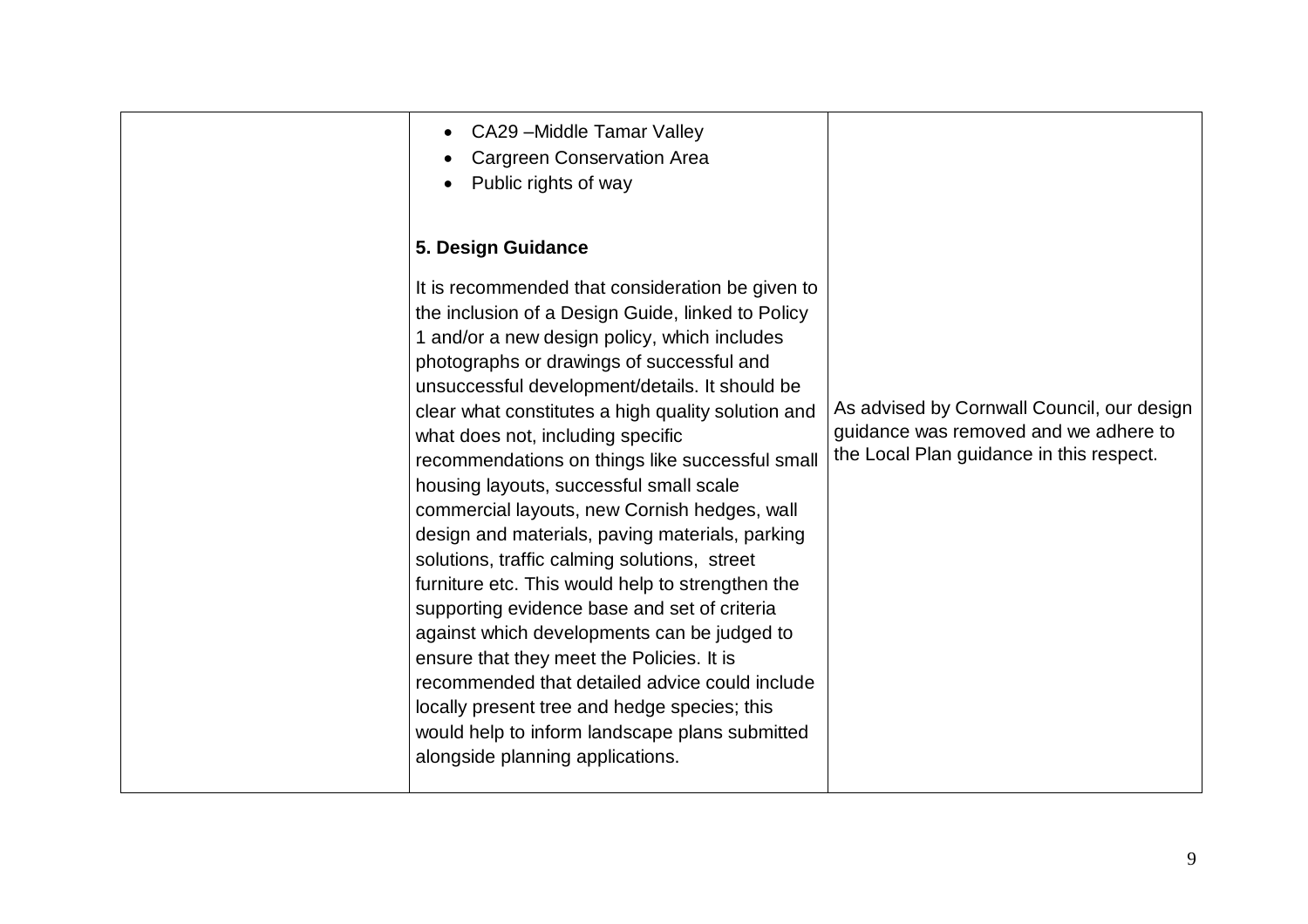|                         | Section 6.2.2 refers to 'cherished views' and the<br>aspiration to protect these; it is recommended<br>that these are documented with a caveat stating<br>that the list is not exhaustive.                                                                                                                                                                                                                                                                                                                                                                                                                                                                                                                                 |                                                                                                                                                                                                                                                                                                                                                                                  |
|-------------------------|----------------------------------------------------------------------------------------------------------------------------------------------------------------------------------------------------------------------------------------------------------------------------------------------------------------------------------------------------------------------------------------------------------------------------------------------------------------------------------------------------------------------------------------------------------------------------------------------------------------------------------------------------------------------------------------------------------------------------|----------------------------------------------------------------------------------------------------------------------------------------------------------------------------------------------------------------------------------------------------------------------------------------------------------------------------------------------------------------------------------|
|                         | Parish Councils as per Schedule 1 Regulation 3 Consultation Bodies for Neighbouring Planning - (b)                                                                                                                                                                                                                                                                                                                                                                                                                                                                                                                                                                                                                         |                                                                                                                                                                                                                                                                                                                                                                                  |
| Landulph Parish Council | I am writing on behalf of Landulph Parish<br>Council, in response to the Landulph<br>Neighbourhood Plan consultation.<br>The draft proposed plan was discussed at length<br>at the Landulph Parish Council meeting held on<br>Monday 16th July 2018, and it was requested<br>that the following points were put forward on<br>behalf of the Parish Council.<br>The Community Infrastructure Levy<br>is due to be implemented by Cornwall<br>Council in January 2019, and the Parish<br>Council has expressed concern that, by<br>limiting the amount of properties to be<br>developed in any one development to 5<br>within the parish of Landulph, could<br>prevent the opportunity of attracting<br>funding via the CIL. | This was discussed extensively by the<br>steering group. The evidence from the<br>consultations showed that the figure of 5<br>reflected the residents wishes.<br>Landulph is in Value Zone 2: on advice<br>from Cornwall County an increase to 6<br>would not guarantee the delivery of an<br>affordable home but would give a<br>contribution to an offsite affordable housing |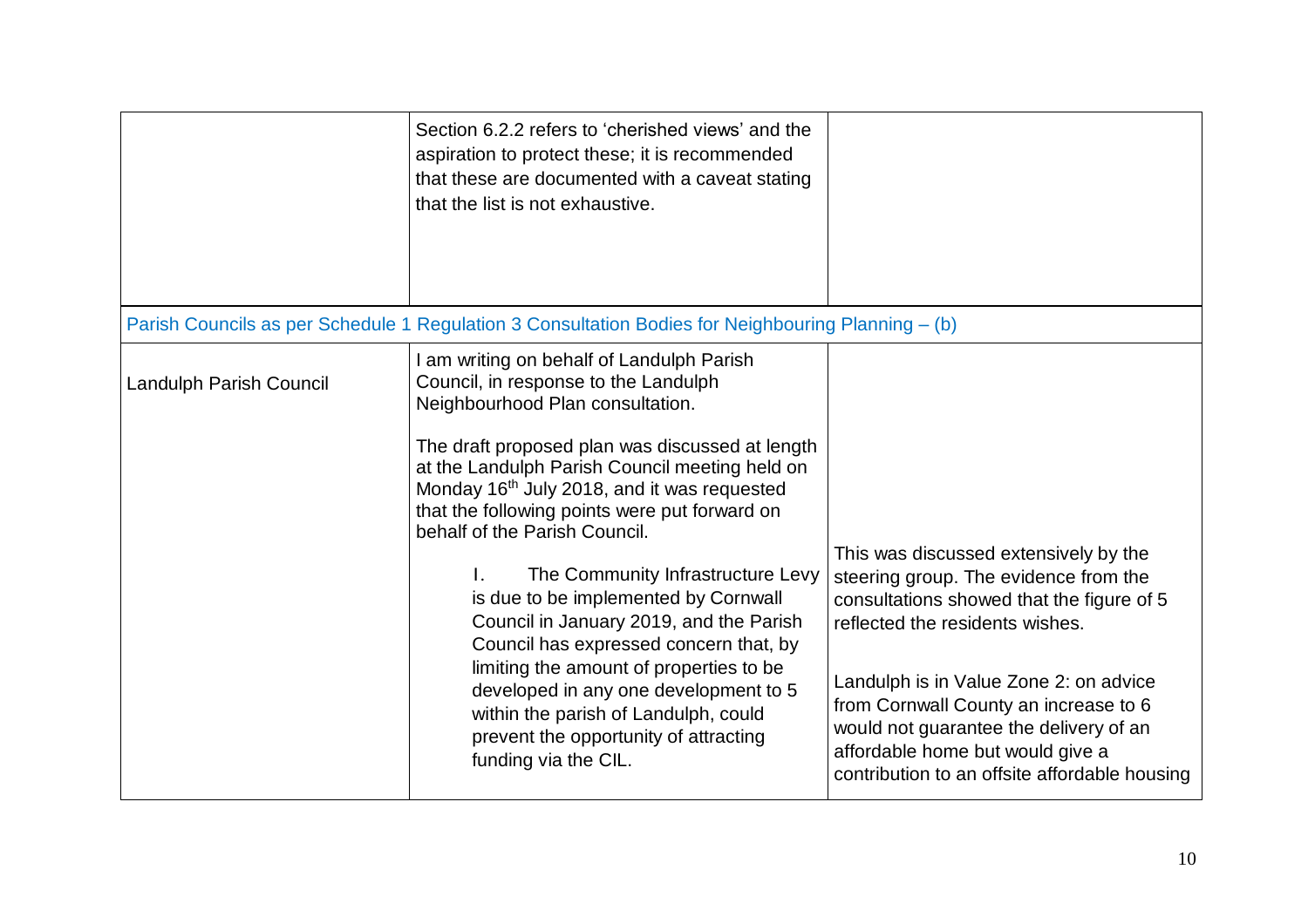| <b>Within Cornwall Council's Local</b><br>2.<br>Plan Strategic Policies 2010-2030 (Policy<br>8: Affordable Housing) states that:                                                                                                                                                                                                                                                                                                                                                                                                                                                                                                                                                                                        | contribution, in line with higher level<br>policies. In view of this, the group agreed to<br>keep the maximum of 5 dwellings. |
|-------------------------------------------------------------------------------------------------------------------------------------------------------------------------------------------------------------------------------------------------------------------------------------------------------------------------------------------------------------------------------------------------------------------------------------------------------------------------------------------------------------------------------------------------------------------------------------------------------------------------------------------------------------------------------------------------------------------------|-------------------------------------------------------------------------------------------------------------------------------|
| All new housing schemes within the plan area on<br>sites where there is a net increase of more than<br>10 dwellings or where dwellings would have a<br>combined gross floorspace more than 1,000<br>square metres (not including replacement<br>dwellings) must contribute towards meeting<br>affordable housing need. In Designated Rural<br>Areas and Areas of Outstanding Natural Beauty<br>(which the parish of Landulph is), the threshold<br>will be more than 5 dwellings. For<br>developments of between 6 and 10 dwellings in<br>such areas a financial contribution in lieu of on-<br>site provision of affordable housing will be<br>sought per unit of affordable housing that would<br>have been provided. |                                                                                                                               |
| Whilst the Parish Council recognises that the<br>need for affordable housing within the parish is<br>currently very low, this could change and the<br>Council has expressed concerns that, by limiting<br>the amount of properties to be developed in any<br>one development to 5 within the parish of<br>Landulph, could prevent the opportunity of<br>attracting this financial contribution in the future.                                                                                                                                                                                                                                                                                                           |                                                                                                                               |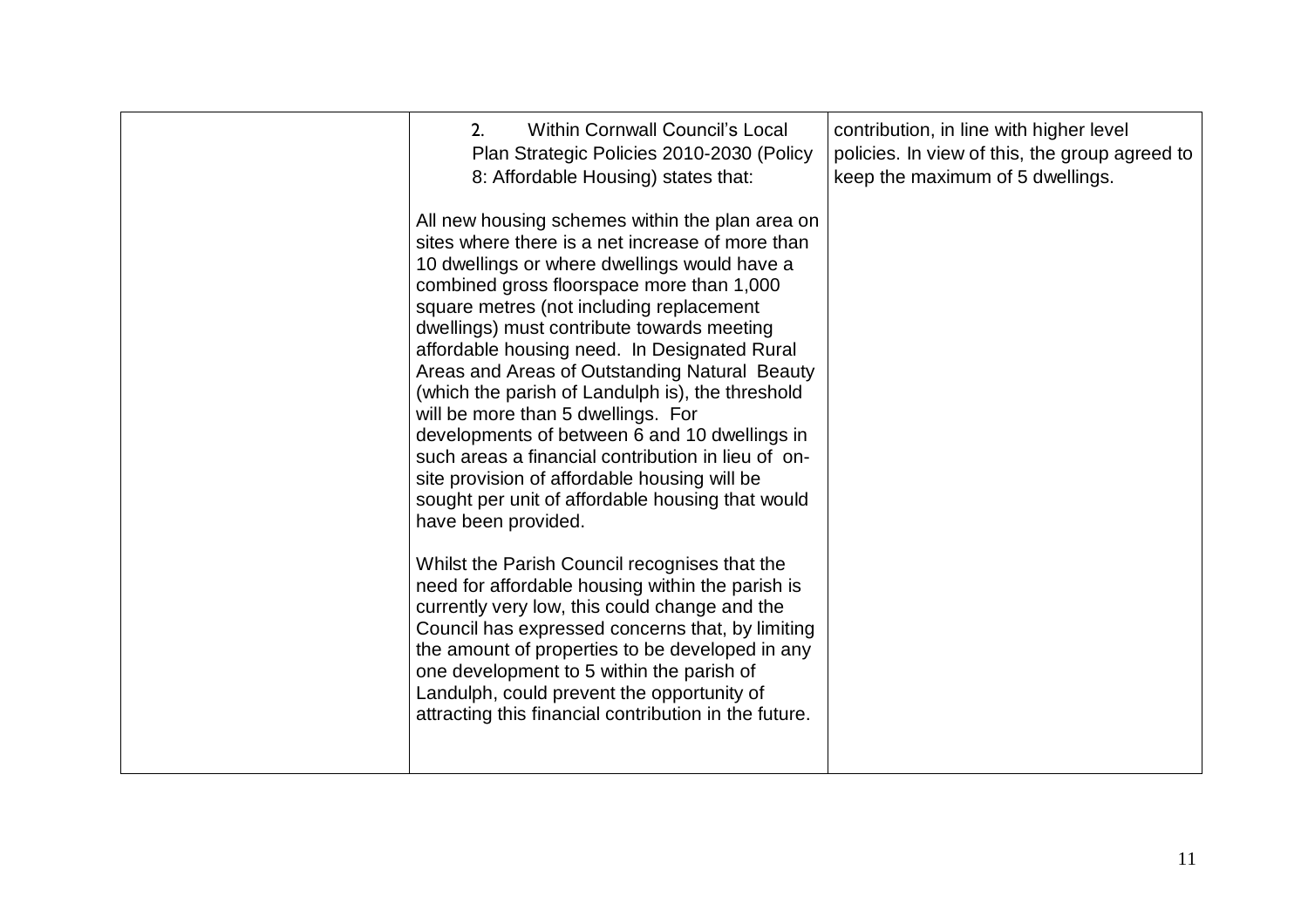|                                | 3 <sub>1</sub><br>In relation to points 1 and 2, the<br>Parish Council would request that the<br>amount of properties to be developed in<br>any one development within the parish of<br>Landulph is increased - to 6 properties.<br>The Parish Council would like to express their<br>gratitude to those involved with the development<br>of the plan. |  |
|--------------------------------|--------------------------------------------------------------------------------------------------------------------------------------------------------------------------------------------------------------------------------------------------------------------------------------------------------------------------------------------------------|--|
| <b>Botus Fleming</b>           | No reply                                                                                                                                                                                                                                                                                                                                               |  |
| Pillaton                       | No reply                                                                                                                                                                                                                                                                                                                                               |  |
| <b>St Dominic</b>              | No reply                                                                                                                                                                                                                                                                                                                                               |  |
| Saltash TC                     | No reply                                                                                                                                                                                                                                                                                                                                               |  |
| Devon                          | No reply                                                                                                                                                                                                                                                                                                                                               |  |
| <b>Bere Ferrers</b>            | No reply                                                                                                                                                                                                                                                                                                                                               |  |
| <b>Callington Town Council</b> | No reply                                                                                                                                                                                                                                                                                                                                               |  |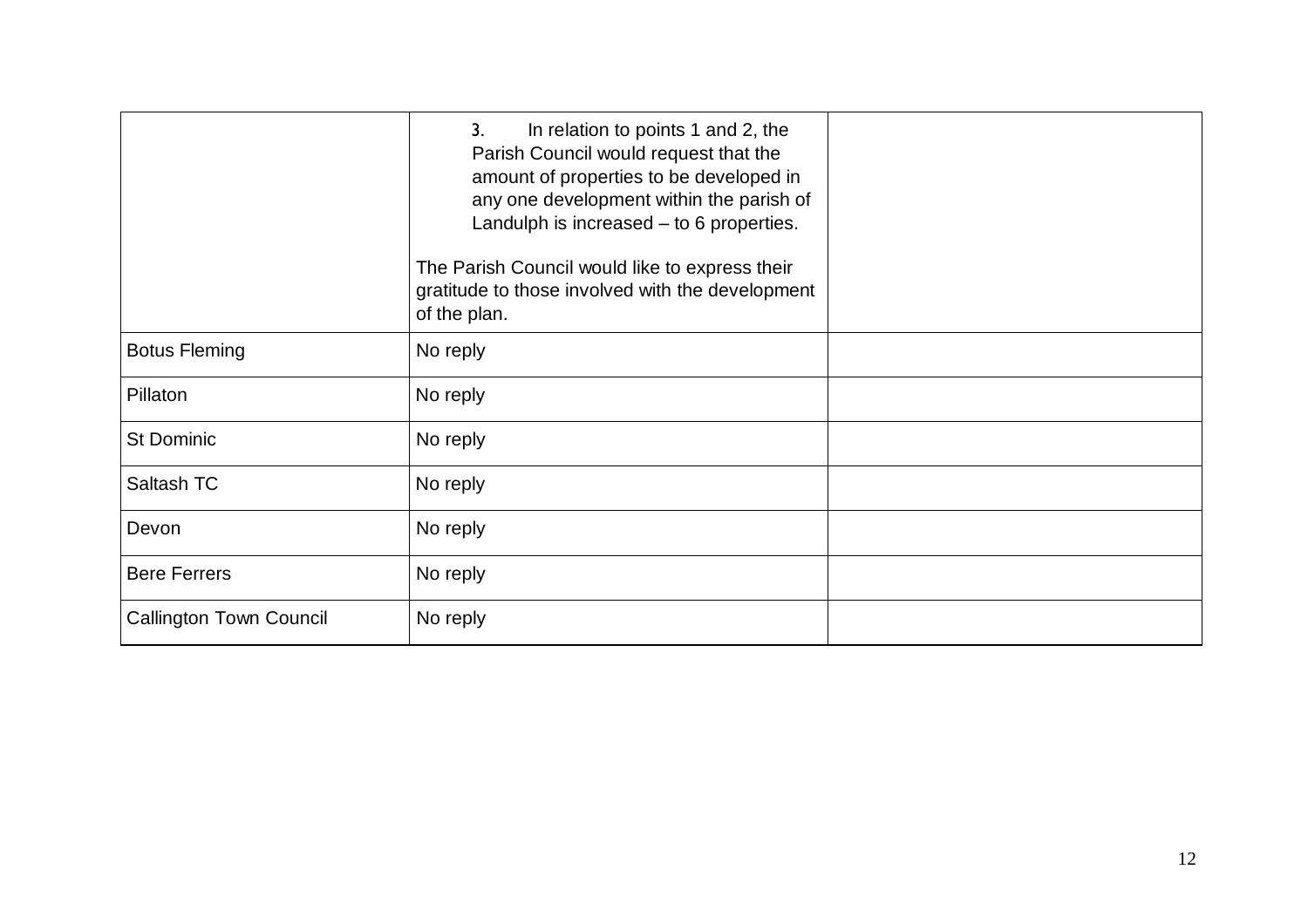| Organisation                           | Comment                                                                                                                                                                                                                                                                                                                                                                                                                                                                                                                                                                                                                                                                                                                                                                                                                                                                                                                                                                                | <b>Reply</b>                                                                                                                                                                                         |
|----------------------------------------|----------------------------------------------------------------------------------------------------------------------------------------------------------------------------------------------------------------------------------------------------------------------------------------------------------------------------------------------------------------------------------------------------------------------------------------------------------------------------------------------------------------------------------------------------------------------------------------------------------------------------------------------------------------------------------------------------------------------------------------------------------------------------------------------------------------------------------------------------------------------------------------------------------------------------------------------------------------------------------------|------------------------------------------------------------------------------------------------------------------------------------------------------------------------------------------------------|
| — (d-j)                                | Government Bodies and Other National Agencies as per Schedule 1 Regulation 3 Consultation Bodies for Neighbouring Planning                                                                                                                                                                                                                                                                                                                                                                                                                                                                                                                                                                                                                                                                                                                                                                                                                                                             |                                                                                                                                                                                                      |
| <b>Homes and Communities</b><br>Agency | No reply                                                                                                                                                                                                                                                                                                                                                                                                                                                                                                                                                                                                                                                                                                                                                                                                                                                                                                                                                                               |                                                                                                                                                                                                      |
| <b>Natural England</b>                 | Natural England is a non-departmental public<br>body. Our statutory purpose is to ensure that the<br>natural environment is conserved, enhanced,<br>and managed for the benefit of present and<br>future generations, thereby contributing to<br>sustainable development.<br>We welcome the development of a<br>Neighbourhood Plan for the Landulph parish.<br>The parish has a rich and varied natural<br>environment which is reflected in national and<br>international designations for landscape and<br>biodiversity. The parish is almost entirely within<br>the Area of Outstanding Natural Beauty, and<br>abuts and contains parts of the Plymouth Sound<br>and Estuaries SAC and the Tamar Estuaries<br>Complex SPA. The parish also encompasses a<br>good number of Priority Habitats, including<br>Coastal Flood Plain, Coastal Saltmarsh,<br>Deciduous Woodland, Good Quality<br>Semiimproved Grassland, Mudflats, Traditional<br>Orchards and Priority Headwater Habitat. | Discussed and noted and added to Policy<br>4:<br>"Development should have no adverse<br>impact on the Plymouth Sound and Estuary<br>SAC and Tamar Estuaries Complex SPA.<br>See Appendix A5 for map" |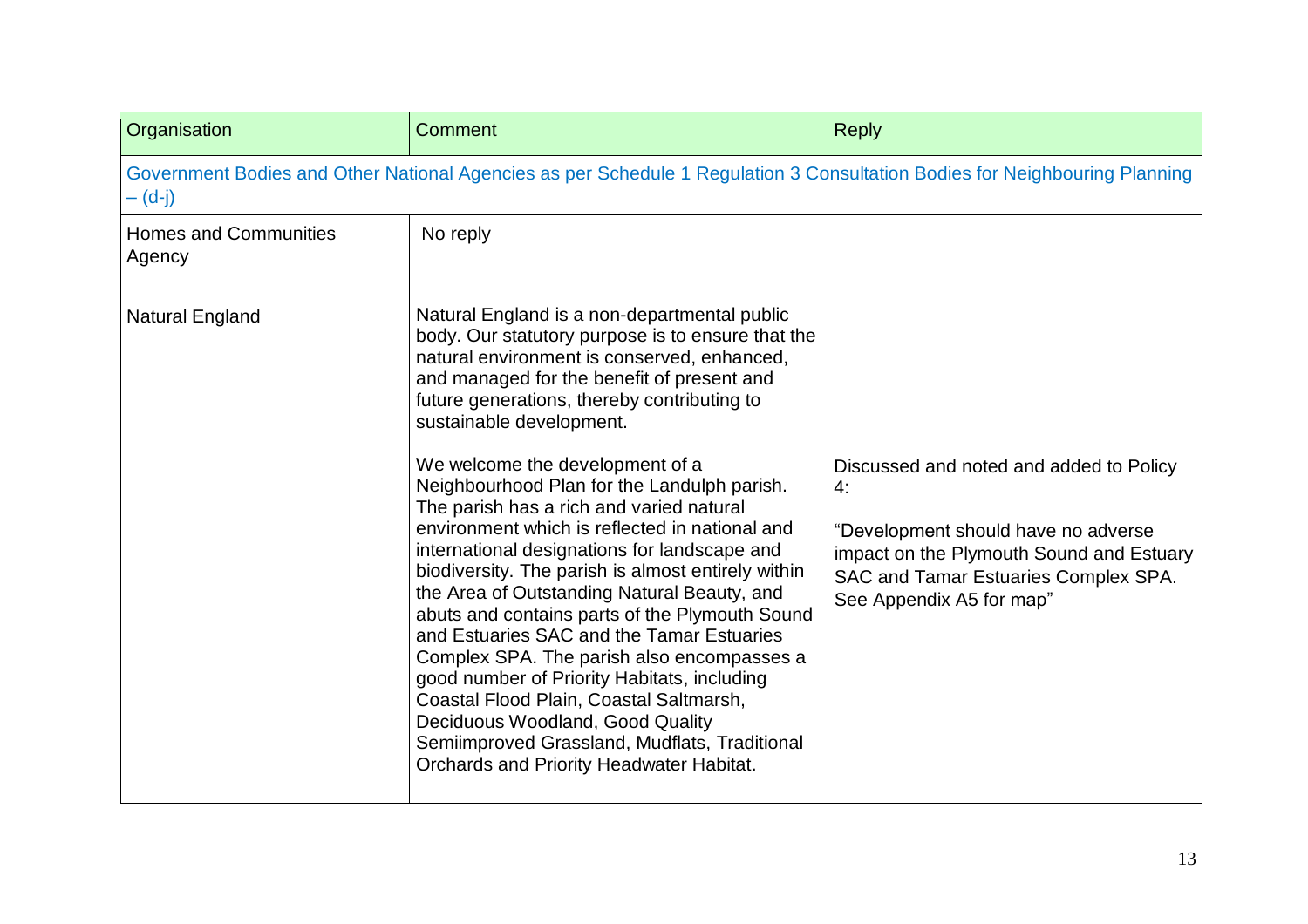|                                                        | We would like to make the following comment:<br>Policy 4 - Waterfront, Quays, Beaches, Slipways<br>and Pathways<br>We advise that you include an additional clause<br>in this policy that development should have no<br>adverse impact on the Plymouth Sound and<br><b>Estuaries SAC and the Tamar Estuaries</b><br>Complex SPA. Whilst recreational impacts from<br>new development on the SAC and SPA are<br>already dealt with through strategic mitigation in<br>accordance with policy 22 of the Cornwall Local<br>Plan, there may be other impacts that could<br>affect the SAC and SPA – e.g. loss of habitat,<br>pollution from run-off and particularly noisy<br>development. |  |
|--------------------------------------------------------|----------------------------------------------------------------------------------------------------------------------------------------------------------------------------------------------------------------------------------------------------------------------------------------------------------------------------------------------------------------------------------------------------------------------------------------------------------------------------------------------------------------------------------------------------------------------------------------------------------------------------------------------------------------------------------------|--|
| <b>Environment Agency</b>                              | No reply                                                                                                                                                                                                                                                                                                                                                                                                                                                                                                                                                                                                                                                                               |  |
| Historic England (formerly)<br><b>English Heritage</b> | Thank you for your Regulation 14 Pre-<br>Submission consultation on the Landulph<br>Neighbourhood Plan.<br>I can confirm that there are no comments on the<br>Plan that we wish to submit other than to<br>congratulate your community on its progress to<br>date and to wish it well in the remaining stages<br>involved in getting it made.                                                                                                                                                                                                                                                                                                                                          |  |
| <b>Network Rail</b>                                    | No reply                                                                                                                                                                                                                                                                                                                                                                                                                                                                                                                                                                                                                                                                               |  |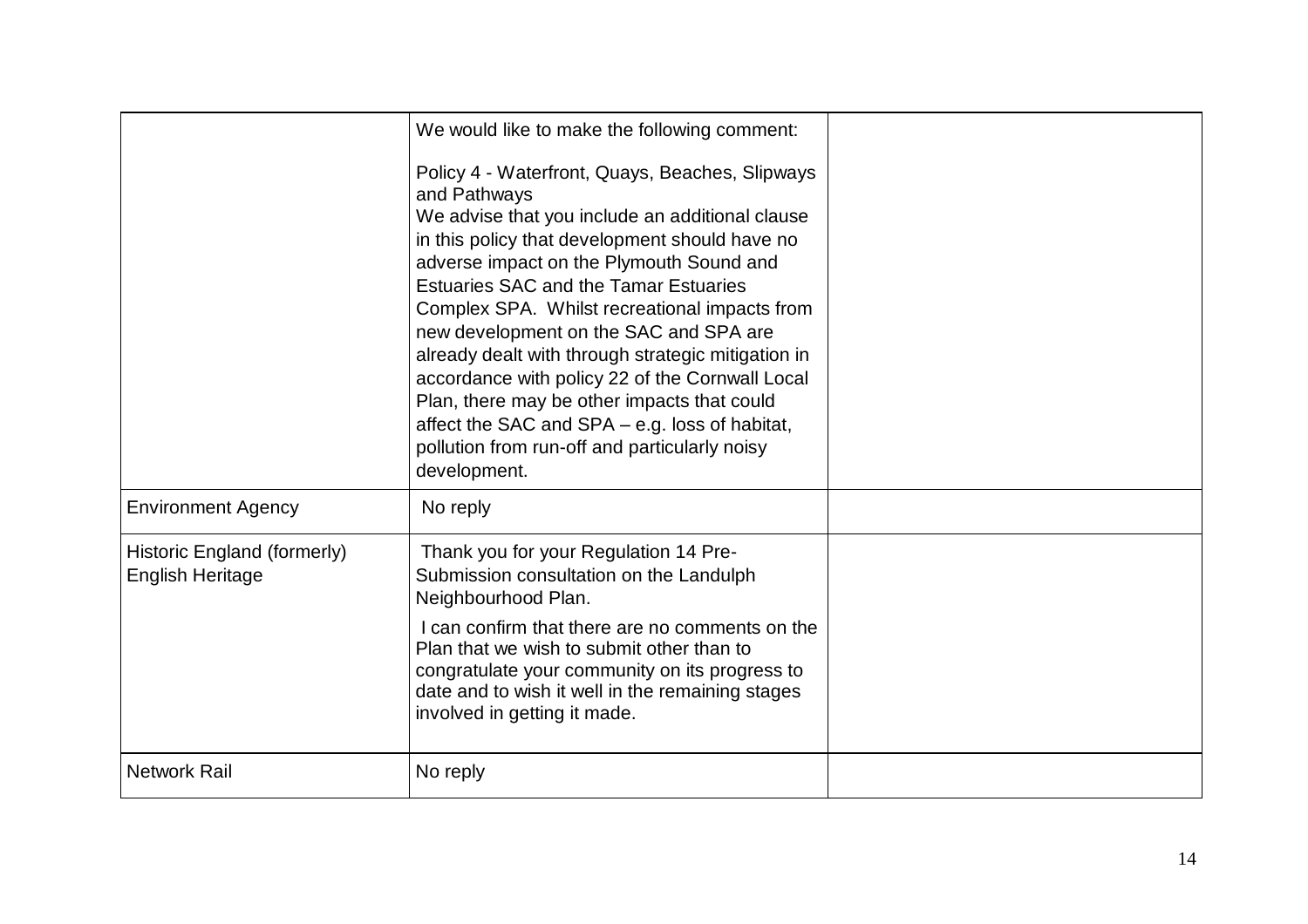| <b>Highways England (formerly</b><br>Highways Agency) and<br>Highways England - Managing<br><b>Agent Contractor</b> | Thank you for providing Highways England with<br>the opportunity to comment on the pre-<br>submission draft of the<br>Landulph Neighbourhood Plan. Highways<br>England is responsible for operating, maintaining<br>and improving the strategic road network (SRN)<br>which in this instance consists of the A38 to the<br>south of the plan area.<br>We are satisfied that the proposed plan policies<br>are unlikely to result in development which will<br>impact on the SRN and we therefore have no<br>specific comments to make. However, we note<br>that the A388 runs along the western boundary<br>of the plan area, connecting with the A38 at<br>Carkeel roundabout which experiences<br>congestion at peak periods. Therefore in<br>general terms it is important that any<br>development proposals that may come forward<br>in the plan area which have the potential to<br>impact on the operation of the junction, include<br>an assessment of traffic impact and mitigation<br>measures in line with the requirements of DfT<br>Circular 02/2013 The Strategic Road Network<br>and the Delivery of Sustainable Development.<br>These comments do not prejudice any future<br>responses Highways England may make on site<br>specific applications as they come forward<br>through the planning process, and which will be<br>considered by us on their merits under the<br>prevailing policy at the time. | Discussed and noted. |
|---------------------------------------------------------------------------------------------------------------------|---------------------------------------------------------------------------------------------------------------------------------------------------------------------------------------------------------------------------------------------------------------------------------------------------------------------------------------------------------------------------------------------------------------------------------------------------------------------------------------------------------------------------------------------------------------------------------------------------------------------------------------------------------------------------------------------------------------------------------------------------------------------------------------------------------------------------------------------------------------------------------------------------------------------------------------------------------------------------------------------------------------------------------------------------------------------------------------------------------------------------------------------------------------------------------------------------------------------------------------------------------------------------------------------------------------------------------------------------------------------------------------------------------------------------|----------------------|
|---------------------------------------------------------------------------------------------------------------------|---------------------------------------------------------------------------------------------------------------------------------------------------------------------------------------------------------------------------------------------------------------------------------------------------------------------------------------------------------------------------------------------------------------------------------------------------------------------------------------------------------------------------------------------------------------------------------------------------------------------------------------------------------------------------------------------------------------------------------------------------------------------------------------------------------------------------------------------------------------------------------------------------------------------------------------------------------------------------------------------------------------------------------------------------------------------------------------------------------------------------------------------------------------------------------------------------------------------------------------------------------------------------------------------------------------------------------------------------------------------------------------------------------------------------|----------------------|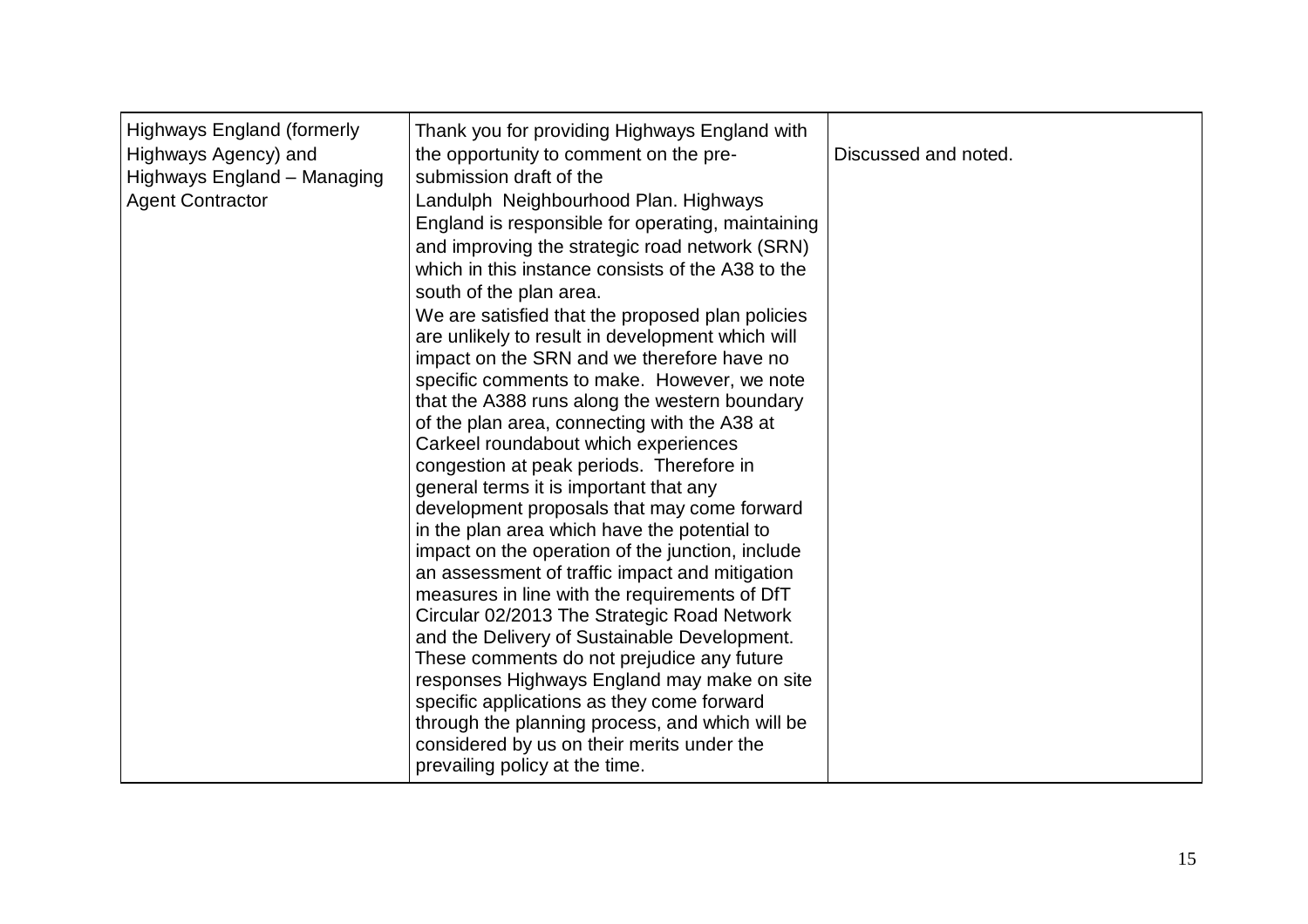| Marine Management<br>Organisation                                                                       | No reply                                                                                                     |  |
|---------------------------------------------------------------------------------------------------------|--------------------------------------------------------------------------------------------------------------|--|
|                                                                                                         | Electronic Communications as per Schedule 1 Regulation 3 Consultation Bodies for Neighbouring Planning – (k) |  |
| <b>BT Openreach</b>                                                                                     | No reply                                                                                                     |  |
| <b>Three Mobile</b>                                                                                     | No reply                                                                                                     |  |
| O2 and Vodafone Mobile                                                                                  | No reply                                                                                                     |  |
| EE mobile                                                                                               | No reply                                                                                                     |  |
| Ofcom                                                                                                   | No reply                                                                                                     |  |
| Health and Utilities as per Schedule 1 Regulation 3 Consultation Bodies for Neighbouring Planning - (I) |                                                                                                              |  |
| Royal Cornwall Hospital Trust                                                                           | No reply                                                                                                     |  |
| <b>Cornwall Partnership NHS</b><br><b>Foundation Trust</b>                                              | No reply                                                                                                     |  |
| <b>Kernow Clinical Commissioning</b><br>Group                                                           | No reply                                                                                                     |  |
| <b>Healthwatch Cornwall</b>                                                                             | No reply                                                                                                     |  |
| <b>Plymouth Hospitals NHS Trust</b>                                                                     | No reply                                                                                                     |  |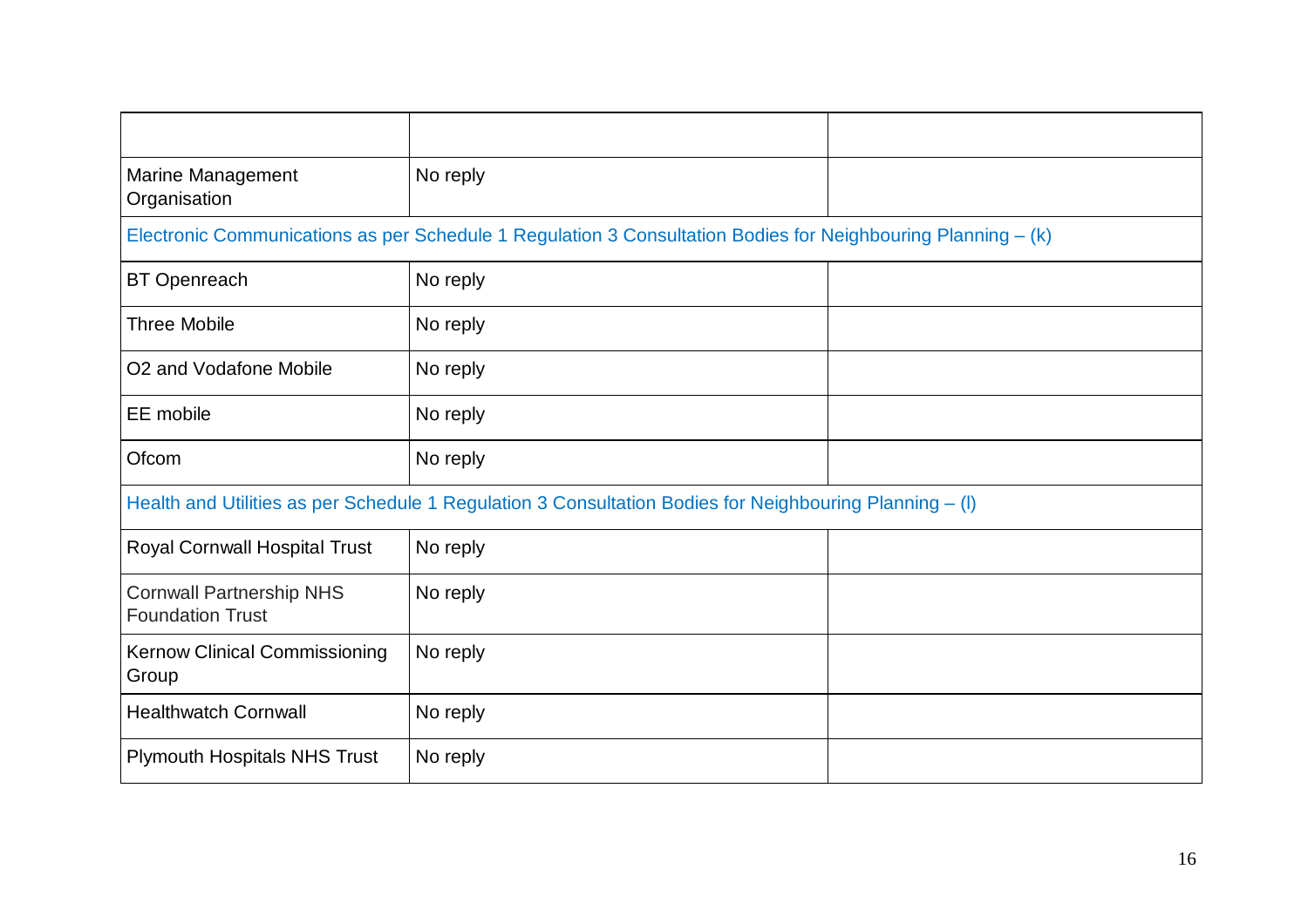| <b>National Grid DPM Consultant</b><br>Amec Foster Wheeler E&I UK | No reply                                                                                                                                                                                                                                                                                                                                                                                                                                                                                                                                                                                                                                                                                                                                                                                                                                                                                                                                                                                                                  |                      |
|-------------------------------------------------------------------|---------------------------------------------------------------------------------------------------------------------------------------------------------------------------------------------------------------------------------------------------------------------------------------------------------------------------------------------------------------------------------------------------------------------------------------------------------------------------------------------------------------------------------------------------------------------------------------------------------------------------------------------------------------------------------------------------------------------------------------------------------------------------------------------------------------------------------------------------------------------------------------------------------------------------------------------------------------------------------------------------------------------------|----------------------|
| <b>National Grid</b>                                              | National Grid has identified the following high<br>voltage overhead powerlines<br>as falling within the Neighbourhood area<br>boundary:<br>• YF Route - 400kV from Landulph substation in<br><b>Cornwall Unitary Authority</b><br>to Langage substation in South Hams<br>• YE Route - 400kV from Landuplh substation<br>in Cornwall Unitary Authority to<br>Indian Queens substation in Cornwall Unitary<br>Authority<br>From the consultation information provided, the<br>above overheads powerline<br>Does not interact with any of the proposed<br>development sites.<br>Gas Distribution - Low / Medium Pressure<br>Whilst there is no implications for National Grid<br>Gas Distribution's Intermediate / High Pressure<br>apparatus, there may however be Low Pressure<br>(LP) / Medium Pressure (MP) Gas Distribution<br>pipes present within proposed development<br>sites. If further information is required in relation<br>to the Gas Distribution<br>Network please contact<br>plantprotection@cadentgas.com | Discussed and noted. |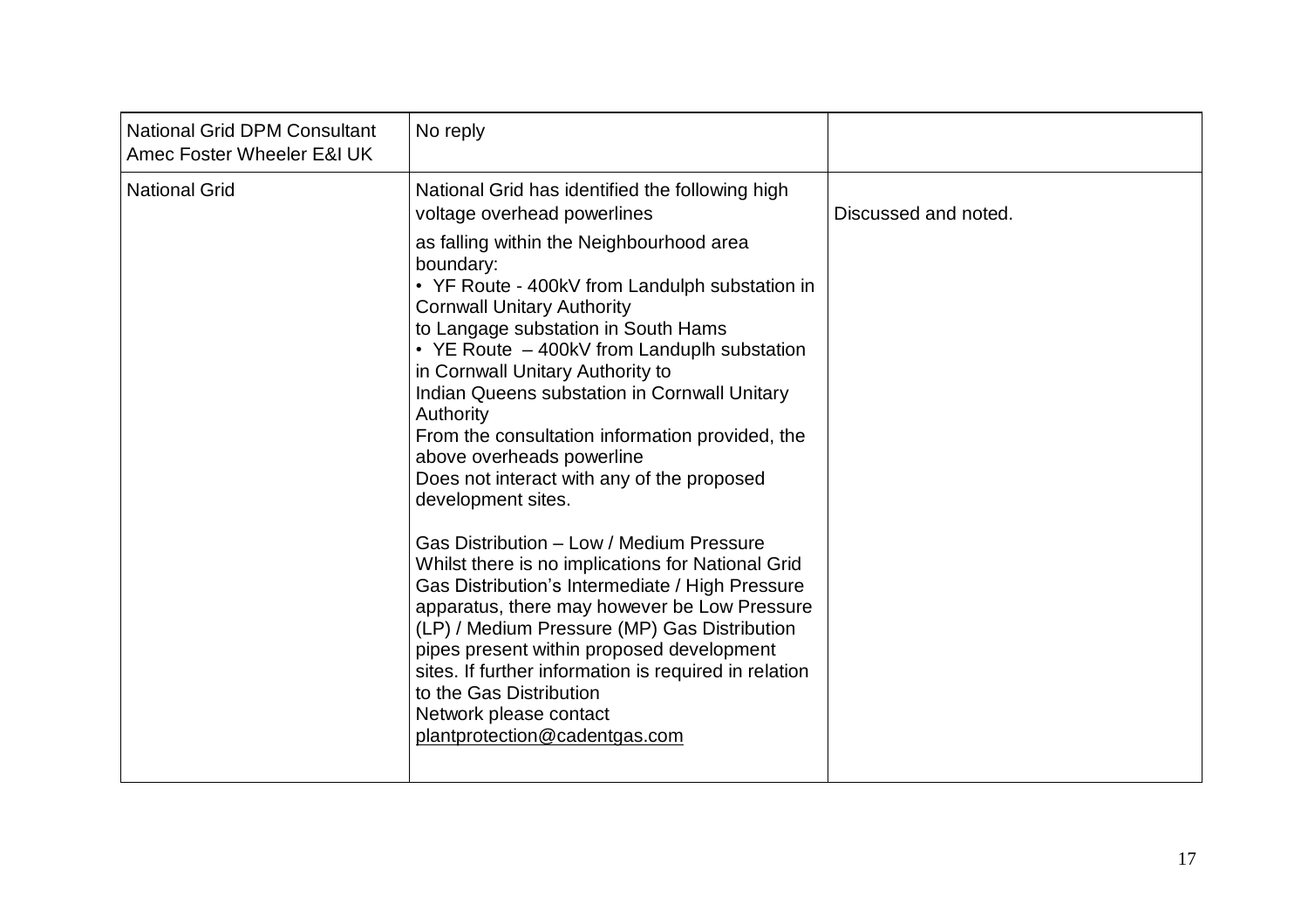| <b>EDF Energy</b>                                                                                                                | No reply                                                                                                                                                                                                                                                                |                      |
|----------------------------------------------------------------------------------------------------------------------------------|-------------------------------------------------------------------------------------------------------------------------------------------------------------------------------------------------------------------------------------------------------------------------|----------------------|
| <b>Western Power Distribution</b>                                                                                                | No reply                                                                                                                                                                                                                                                                |                      |
| <b>Wales and West Utilities Limited</b>                                                                                          | No reply                                                                                                                                                                                                                                                                |                      |
| South West Water                                                                                                                 | Thank you for providing details of the above the<br>content of which is noted.<br>I would add that the level of housing suggested<br>over the plan period would not cause any<br>concerns although please note public foul<br>drainage does not extend beyond Cargreen. | Discussed and noted. |
|                                                                                                                                  | Others inc. per Schedule 1 Regulation 3 Consultation Bodies for Neighbouring Planning – (m to q)                                                                                                                                                                        |                      |
| <b>National Trust</b>                                                                                                            | No reply                                                                                                                                                                                                                                                                |                      |
| <b>Campaign to Protect Rural</b><br>England (CPRE)                                                                               | No reply                                                                                                                                                                                                                                                                |                      |
| <b>Cornwall Wildlife Trust</b>                                                                                                   | No reply                                                                                                                                                                                                                                                                |                      |
| <b>National Farmers Union (SW)</b>                                                                                               | No reply                                                                                                                                                                                                                                                                |                      |
| <b>Cornwall Area of Outstanding</b><br><b>Natural Beauty (AONB)</b><br>Tamar Valley Area of<br><b>Outstanding Natural Beauty</b> | The Tamar Valley AONB has no further<br>comments to make.                                                                                                                                                                                                               | Discussed and noted. |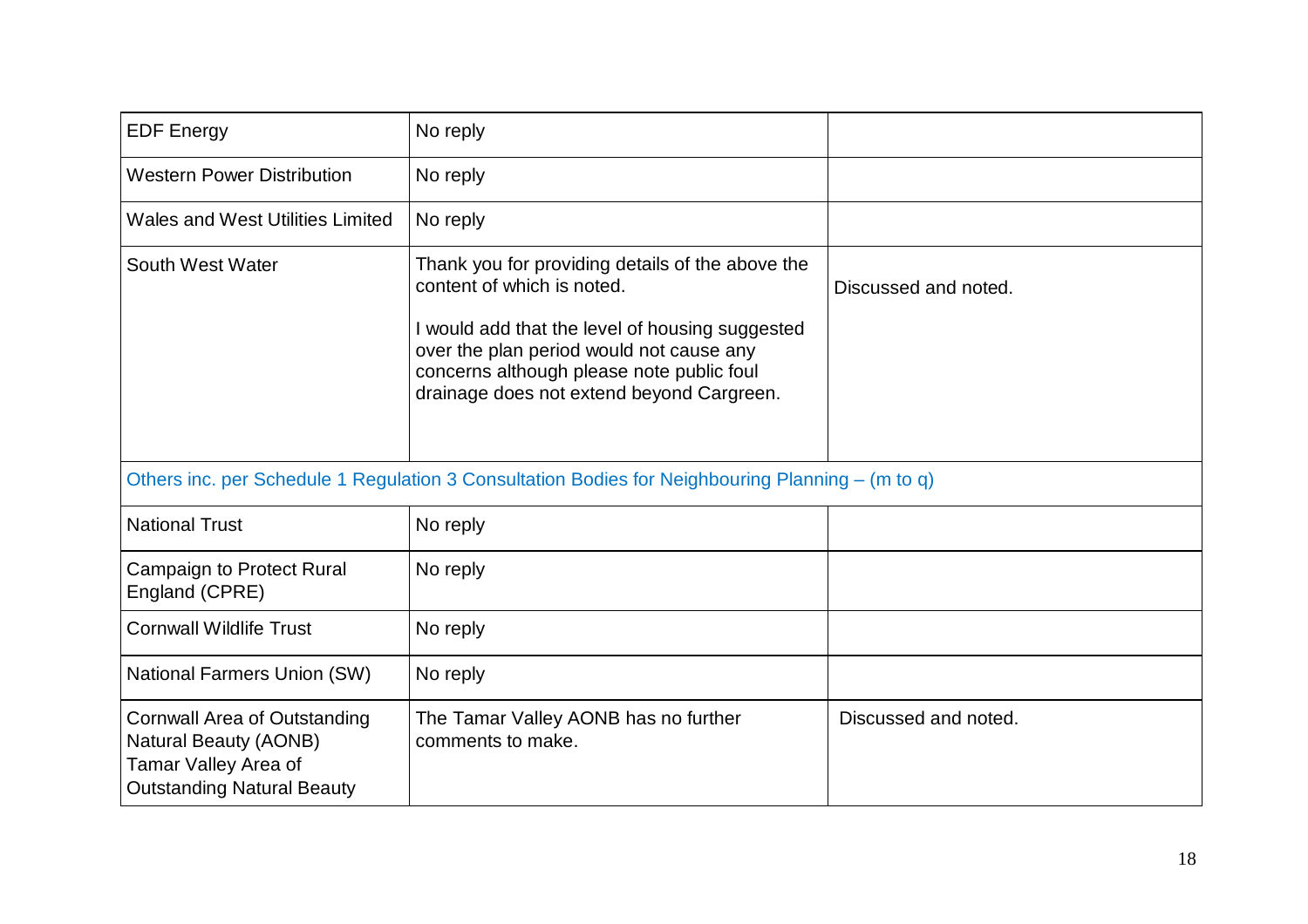| Devon and Cornwall Housing<br>Association                       | No reply                                                                                                                                                                                                                                                                                                                                                                         |                      |
|-----------------------------------------------------------------|----------------------------------------------------------------------------------------------------------------------------------------------------------------------------------------------------------------------------------------------------------------------------------------------------------------------------------------------------------------------------------|----------------------|
| <b>Ocean Housing Cornwall</b>                                   | No reply                                                                                                                                                                                                                                                                                                                                                                         |                      |
| <b>Coastline Housing</b>                                        | No reply                                                                                                                                                                                                                                                                                                                                                                         |                      |
| <b>Westcountry Housing</b><br>Association                       | No reply                                                                                                                                                                                                                                                                                                                                                                         |                      |
| <b>Cornwall Chamber of Commerce</b><br>&<br>Industry            | No reply                                                                                                                                                                                                                                                                                                                                                                         |                      |
| <b>Cornwall Federation of Small</b><br><b>Businesses</b>        | No reply                                                                                                                                                                                                                                                                                                                                                                         |                      |
| <b>Plymouth Citybus</b>                                         | No reply                                                                                                                                                                                                                                                                                                                                                                         |                      |
| <b>Landulph School</b><br>Headteacher and Chair of<br>Governors | We are responding to the consultation on the<br>Neighbourhood Plan. It is important to take into<br>consideration the capacity of the school to admit<br>further pupils as a result of development taking<br>place.                                                                                                                                                              | Discussed and noted. |
|                                                                 | The capacity of the school is set at 84 pupils and<br>there are currently 74 pupils on roll, moving up to<br>a forecast of above 80 in 2019. We note there is<br>reference to sustaining the local facilities such as<br>the school. It might not be a case of sustaining<br>the school but giving consideration to the need to<br>expand the capacity of the school such as the |                      |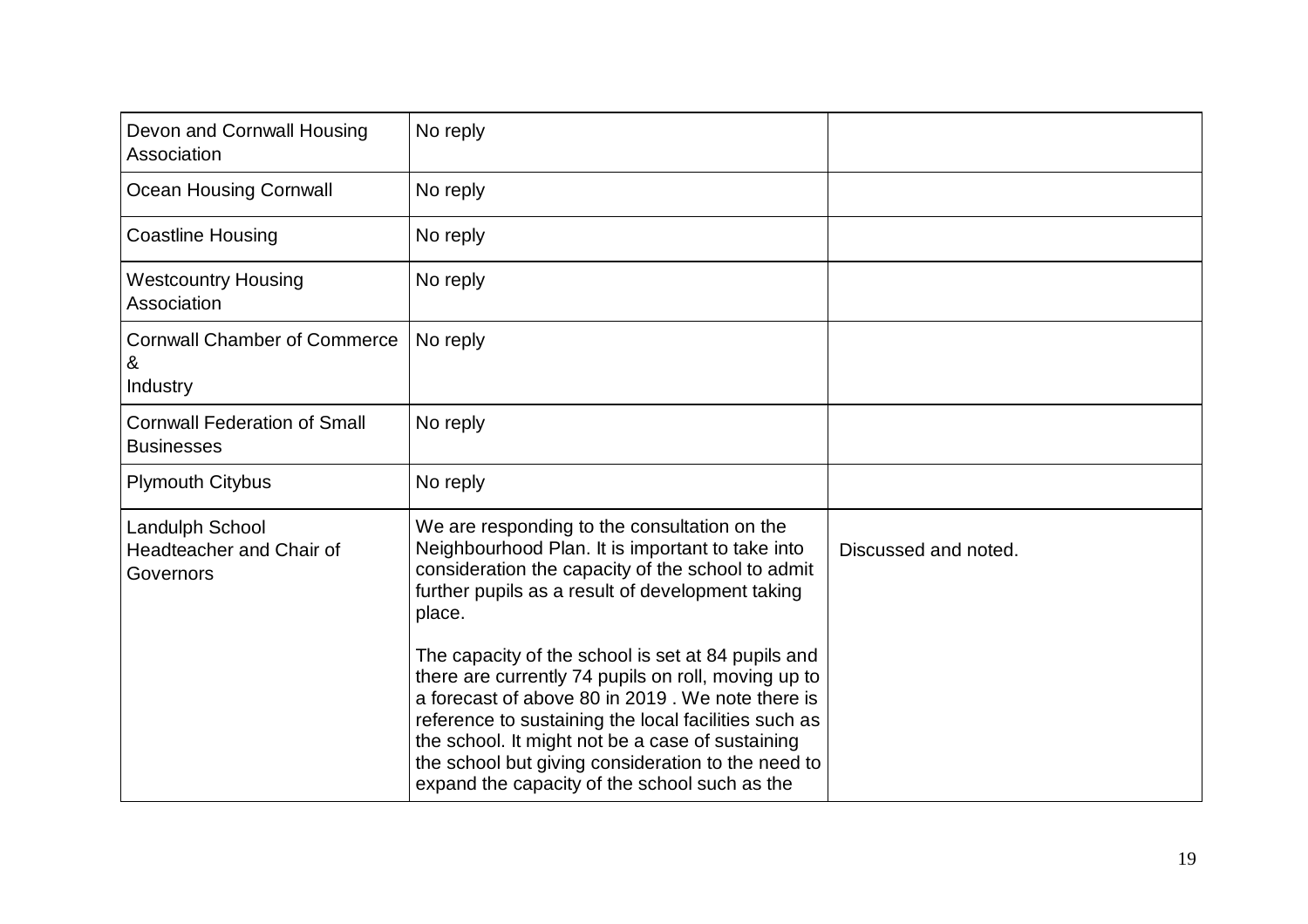|                                                        | addition of an additional classroom.<br>We are concerned that if individual<br>developments consist of 5 units or less, then an<br>obligation to make an education contribution in a<br>section 106 agreement cannot be imposed.<br>Also if we exceed 100 pupils, then this would<br>mean Landulph School will no longer be<br>designated a small school and this has a<br>significant impact on funding.<br>We hope these comments are useful. |                      |
|--------------------------------------------------------|-------------------------------------------------------------------------------------------------------------------------------------------------------------------------------------------------------------------------------------------------------------------------------------------------------------------------------------------------------------------------------------------------------------------------------------------------|----------------------|
| Cornwall & IoS Local Enterprise<br>Partnership         | No reply                                                                                                                                                                                                                                                                                                                                                                                                                                        |                      |
| <b>Cornwall Buildings Preservation</b><br><b>Trust</b> | No reply                                                                                                                                                                                                                                                                                                                                                                                                                                        |                      |
| Devon and Cornwall Police                              | could see no specific reference to designing out<br>crime, disorder or anti-social behaviour which I<br>feel should be included within all such<br>Neighbourhood Plans. Whilst these matters are<br>covered within other national and council policies<br>I feel they should also be in the NDP,<br>would therefore suggest that the following<br>statement or similar is included where<br>appropriate within the NDP "All development         | Discussed and noted. |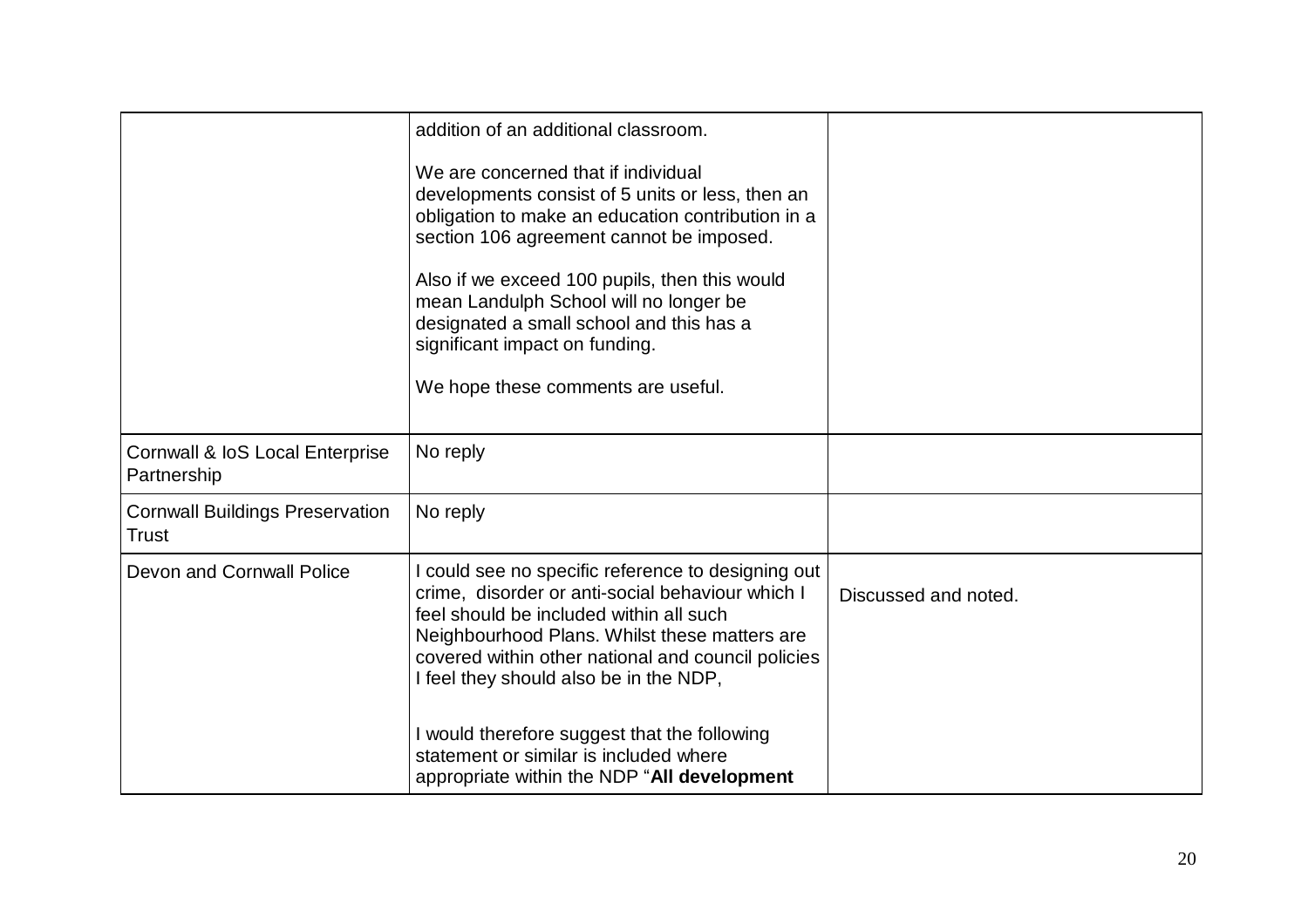|                                                    | proposals should consider the need to<br>design out crime, disorder and anti-social<br>behaviour to ensure ongoing community<br>safety and cohesion"                                                                                                                                                                                        |  |
|----------------------------------------------------|---------------------------------------------------------------------------------------------------------------------------------------------------------------------------------------------------------------------------------------------------------------------------------------------------------------------------------------------|--|
|                                                    | This can apply to all forms of development not<br>just housing. May also be just as relevant for<br>new car parks, footpaths, play areas, commercial<br>development etc. By designing out opportunities<br>for crime and ASB will not only hopefully prevent<br>or reduce these but very importantly also help<br>reduce the fear of crime. |  |
| <b>Cornwall Fire &amp; Rescue Service</b>          | No reply                                                                                                                                                                                                                                                                                                                                    |  |
| <b>Cornwall Sports Partnership</b>                 | No reply                                                                                                                                                                                                                                                                                                                                    |  |
| <b>Cornwall Rural Community</b><br>Council         | No reply                                                                                                                                                                                                                                                                                                                                    |  |
| <b>Cornwall Youth Work Partnership</b>             | No reply                                                                                                                                                                                                                                                                                                                                    |  |
| <b>Civil Aviation Authority</b>                    | No reply                                                                                                                                                                                                                                                                                                                                    |  |
| <b>Cornwall Federation of Women's</b><br>Institute | No reply                                                                                                                                                                                                                                                                                                                                    |  |
| Duchy of Cornwall                                  | No reply                                                                                                                                                                                                                                                                                                                                    |  |
| Pentillie                                          | No reply                                                                                                                                                                                                                                                                                                                                    |  |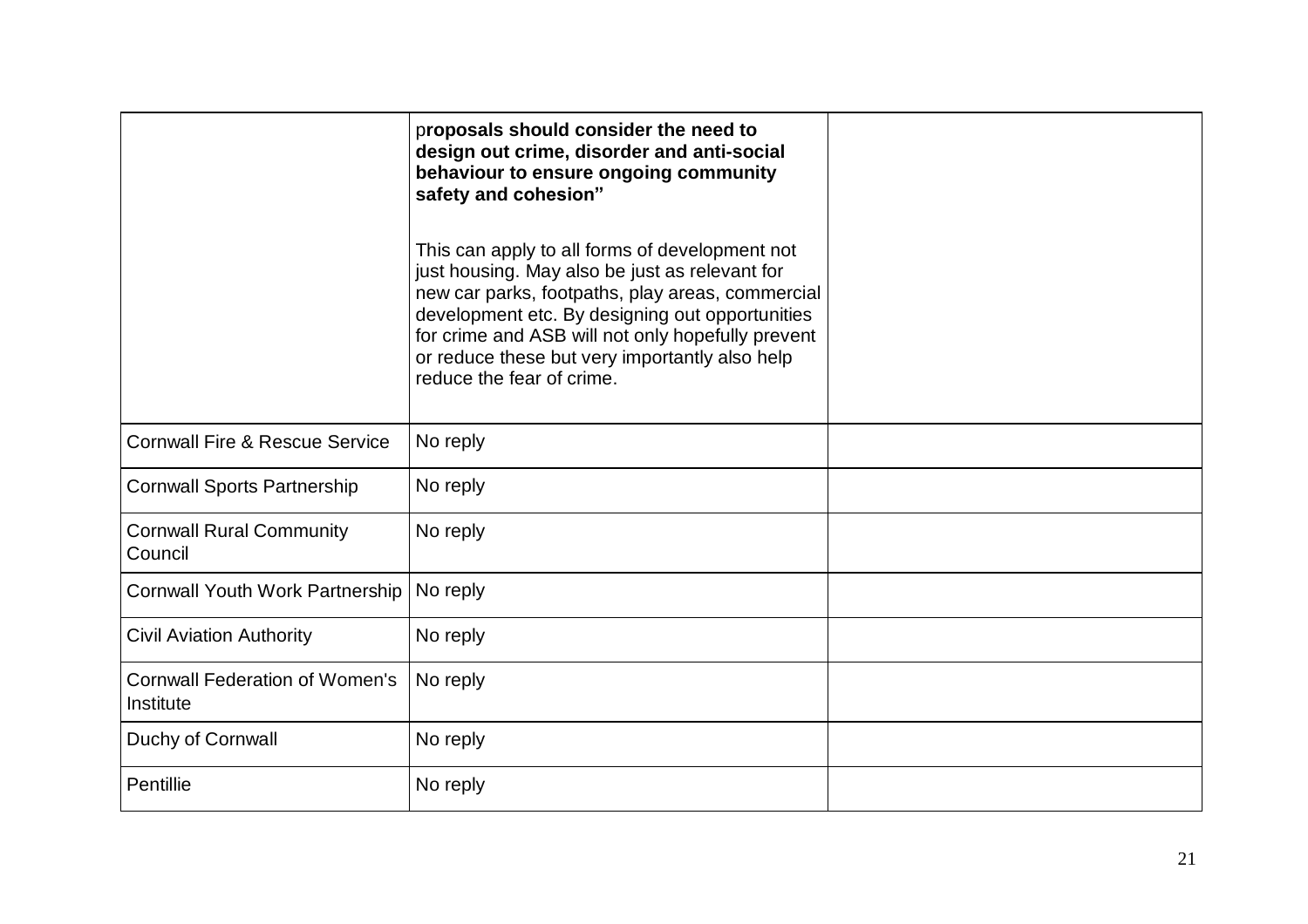| <b>Saltash Health Centre</b>                      | No reply |  |
|---------------------------------------------------|----------|--|
| <b>Port View Doctors</b>                          | No reply |  |
| Parish Church                                     | No reply |  |
| Businesses in the Parish not receiving newsletter |          |  |
| Long Orchard x2                                   | No reply |  |
| <b>Trecenna Nursery</b>                           | No reply |  |
| <b>Crooked Spaniards</b>                          | No reply |  |
| <b>Organisations in the Parish</b>                |          |  |
| Film Club                                         | No reply |  |
| <b>Gardening Club</b>                             | No reply |  |
| Good Companions                                   | No reply |  |
| Lively Ladies                                     | No reply |  |
| <b>Pilates</b>                                    | No reply |  |
| <b>Short Mat Bowls</b>                            | No reply |  |
| Tai chi                                           | No reply |  |